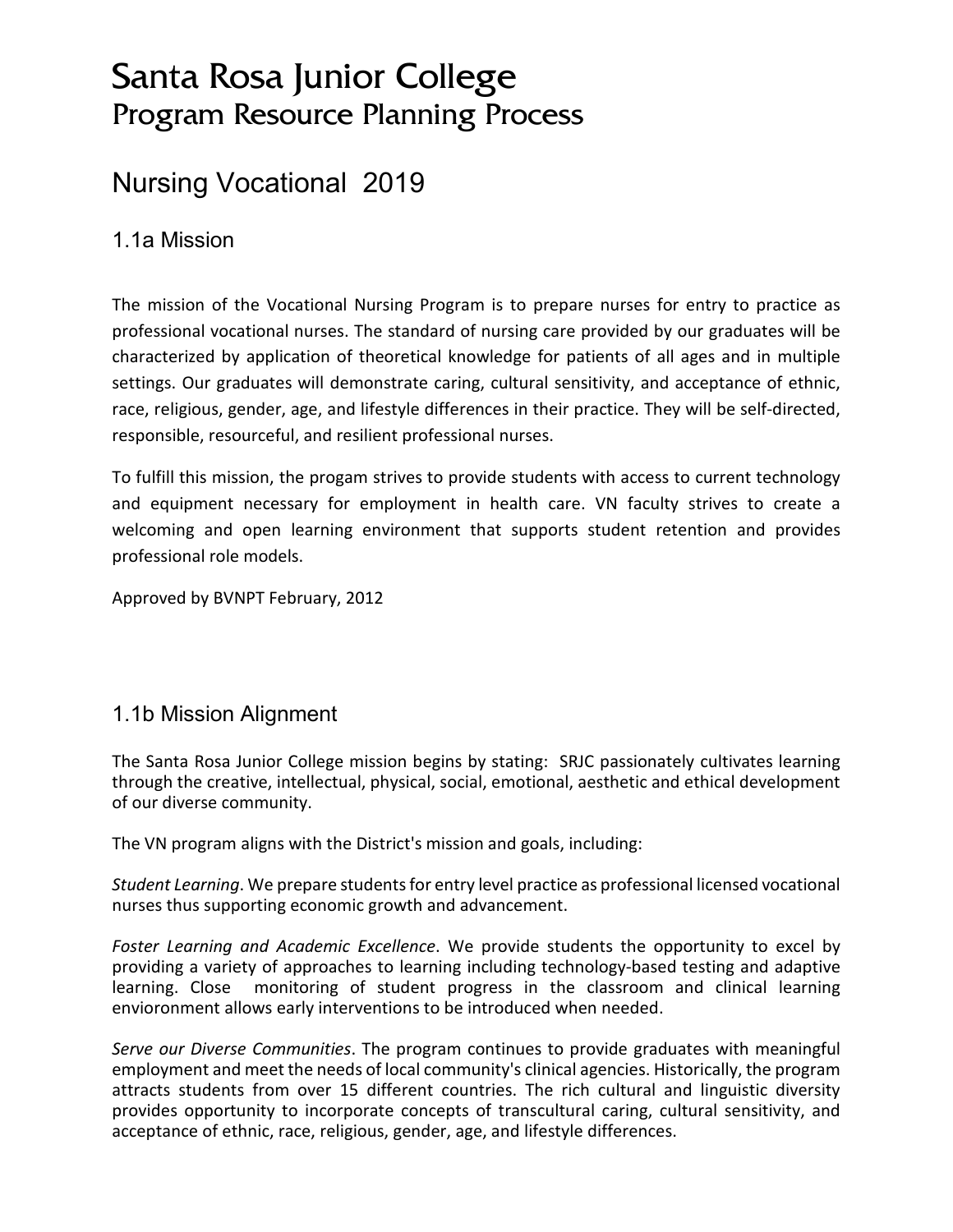*Establishing Strong Culture of Sustainability*. The program maintains partnerships with local health care agencies. Partnership endeavors include student participation in health outreach projects. The program continues to 'be green' by using digital and learning management systems throughout the program while ensuring that they are student-friendly.

# 1.1c Description

The Vocational Nursing program is a three semester program requiring a total of 68 units.

*18 units of pre-requisite courses.*

Anatomy 1 or 58: 3 units Physiology 1 or 58: 3 units FDNT 62 Nutrition or FDNT 10 AND FDNT 162: 3 units Psych 4: 3 units 3 units of either, Psych 1A or Psych 5 or Psych 7 or Psych 56 3 units of either, d 5 or 7 or 66 or Speech 1A or Speech 6 Eligibility for English 1A Eligibility for Math 150 A

*50 units of VN courses.*

26 units of theory 2.5 units of skills lab 18.5 units of clinical 3 units of pharmacology (255 and 256.1)

The program meets the California State Board of Vocational Nursing and Psychiatric Technicians (BVNPT) requirements for basic level entry for the vocational nurse. Graduates are qualified to sit for the NCLEX-PN, the national licensure examination to become licensed as a vocational nurse.

The program is accredited by the Board of Vocational Nursing and Psychiatric Technicians (BVNPT) until February 2020.

The Vocational Nursing program is one of only four Strong Workforce *Gold Star programs* at SRJC; meeting or exceeding the following Chancellor's Office specified metrics:

- 143% increase in earnings
- 91% of students attained the regional living wage
- 100% of students are employed in their profession

For academic year 2019-2020, the program will be on hiatus, to undergo curriculum revision and restructure designed to reduce the program of study from eighteen to twelve months. The reduction is based on student and faculty feedback, and aligns the program length with many VN programs throughout California. Once Curriculum revision is complete the accreditation selfstudy will be prepared and submitted to the BVNPT for program accreditation.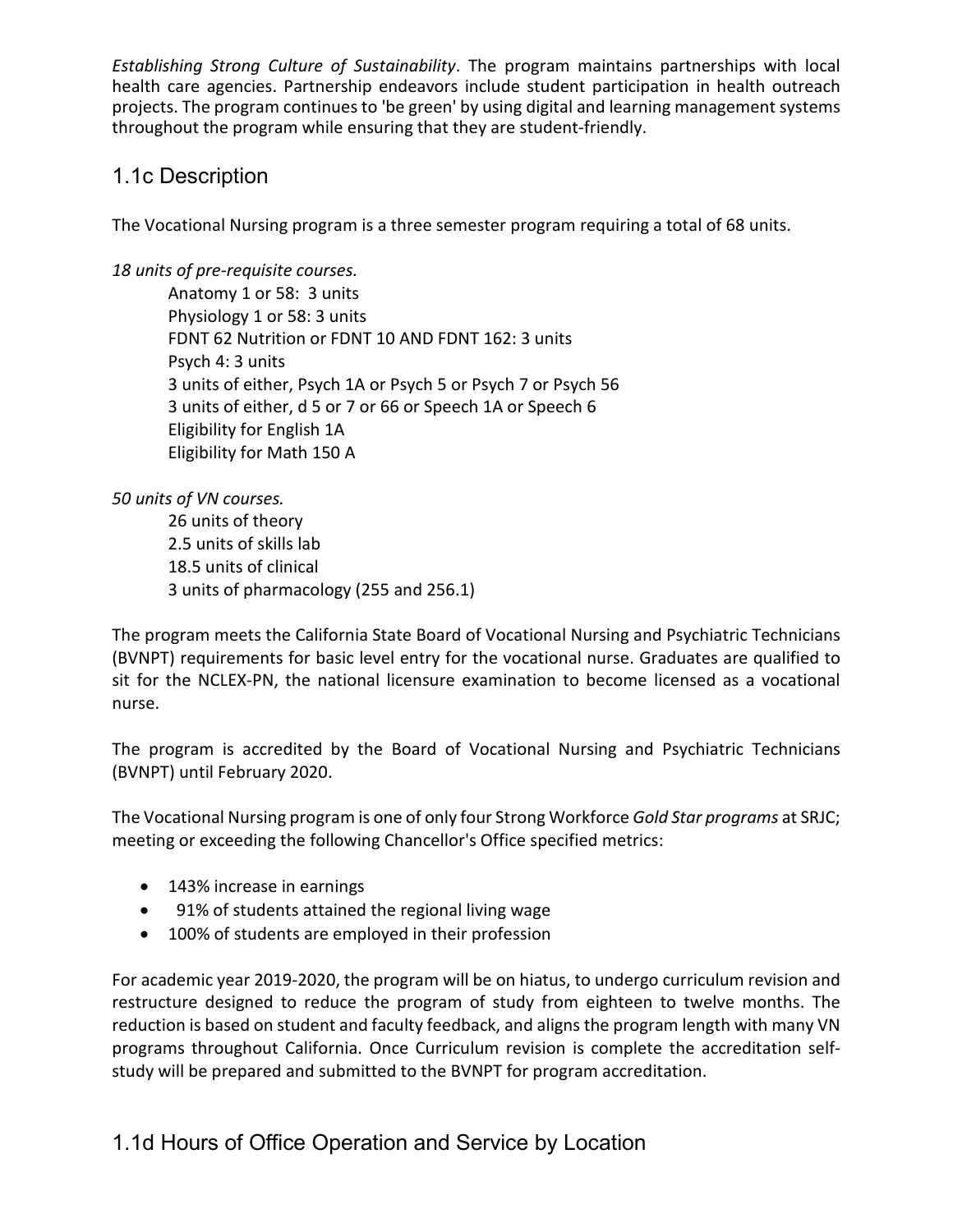*Lecture and Lab.* Monday & Tuesday, 8am to 4pm in Race Building, Santa Rosa campus. First semester includes a 6-week intensive skills lab Monday through Friday 8am – 3pm.

*Clinical.* 18 hours each week. Clinical days and shifts vary and may include Wednesday, Thursday, Friday, Saturday &/or Sunday; shifts vary and may include day and evening shifts.

*Preceptorship.* 120 - 140 hours in a clinical agency with a nurse preceptor. The preceptorship is the last 5-6 weeks of the VN program prior to graduation.

*Health Science Office.* Open from 8:00 am to 5 pm Monday through Friday.

## 1.2 Program/Unit Context and Environmental Scan

The program has a long history of high pass rates on the NCLEX-PN (National Council Licensure Examination). The NCLEX-PN exam was revised in 2014 resulting in many VN programs experiencing a significant drop in pass rates; the SRJC VN program was able to maintain a high pass rate. The most recent NCLEX-PN statistics for the first quarter of 2018:

- National pass rate 74% (all categories)
- National pass rate 86% (first-time test takers)
- SRJC VN pass rate 92%

The changes in the new test plan included increasing the number of alternative-type questions to evaluate critical thinking and safety. The new test uses more technology, videos, audio-clips, and interpretation of case studies. In order to maintain the high pass rates, the program used enhanced testing technology to emulate the new test plan and did intensive question updates and analysis. It is essential that the technological advances are available so that we can continue to prepare our students to the highest standards.

Every four years the program is required to develop a self-study plan and submit extensive documentation to apply for continued accreditation. With the program on hiatus for academic year 2019-2020, the accreditation process must be completed and submitted by spring 2020 in anticipation of a fall 2020 cohort.

Employment opportunities continue to expand for VNs. SRJC VN graduates quickly obtain employment in the local community within days of receiving NCLEX results, often with multiple job offers. Current employment is reported in areas such as home health, skilled nursing, rehabilitation (physical and substance), sub-acute hospital units, ambulatory clinics (pediatric, family medicine, urology, and other specialty areas), school health, psychiatric in-patient and outpatient, correctional facilities, and long-term residential care.

Data from the US Bureau of Labor Statisics projections include:

*Projected growth for nursing professions through 2026.* 12% Vocational Nurses 15% for Registered Nurses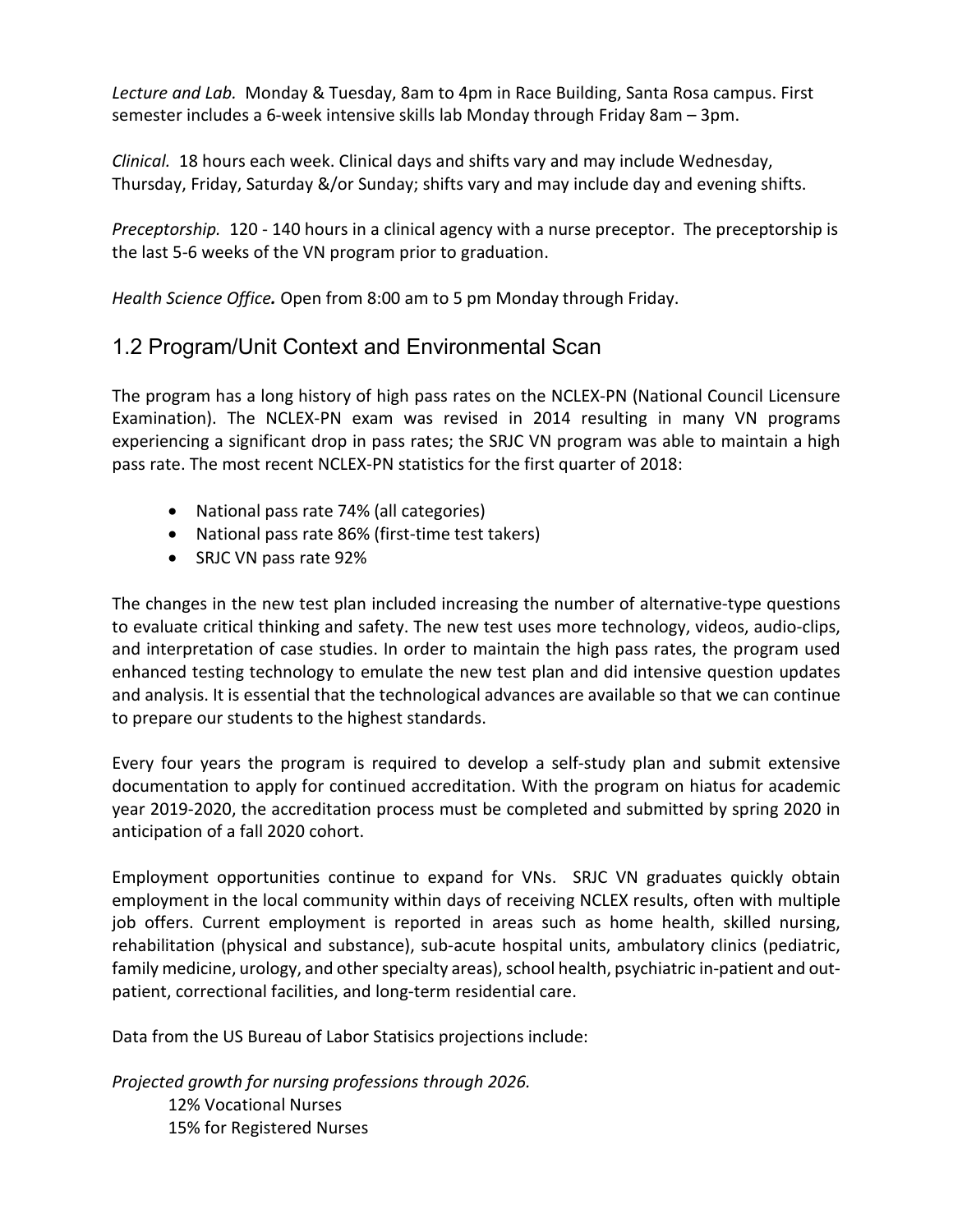### [http://www.bls.gov/ooh/healthcare/licensed-practical-and-licensed-vocational](http://www.bls.gov/news.release/ecopro.t05.htm)[nurses.htm#tab-6](http://www.bls.gov/news.release/ecopro.t05.htm)

| <b>Employment settings for Vocational Nurses.</b>                             |     |     |
|-------------------------------------------------------------------------------|-----|-----|
| Skilled Nursing & Residential care facilities 38%                             |     |     |
| Hospitals: State, Local & Private                                             |     | 16% |
| Clinics/ Physicians Office                                                    | 13% |     |
| Home Healthcare seervices                                                     | 12% |     |
| Government                                                                    |     | 7%  |
| http://www.bls.gov/ooh/healthcare/licensed-practical-and-licensed-vocational- |     |     |
| nurses.htm#tab-3                                                              |     |     |

Many VN graduates seek to advance their nursing studies by pursuing RN credentials either through enrollment in a VN-RN bridge program, or through acceptance in an RN program.

### **Challenges and Barriers**

*Program.* Despite being a relatively small program, a cohort of 30 students admitted every 18 months, the program is highly demanding of its faculty and students. The intensity of the program is influenced by many factors including:

- Maintaining compliance with the stringent regulations mandated by the Board of Vocational Nursing and Psychiatric Technicians (BVNPT);
- Meeting the requirements, of 40 plus clinical agencies;
- Developing new partnerships with clinical agencies that employ VNs;
- Developing new strategies to support success of students carrying 15-17 units per semester;
- Keeping current with new technological requirements inherent in today's nursing, e.g. electronic medical charting;
- Developing tests using technology that emulates the NCLEX exam and better prepares students for success;
- Exploring funding sources to support the intensive requirements of our student population (see student description below)

*Hiatus for Curriculum Restructure. In 2020, t*he program will be due for accreditation review and approval. Prior to next year's recertification, the current 18 month program will undergo restructuring that includes feedback from both faculty and students. The revisions include:

- Reduce and re-align the program's currently heavy didactic and clinical hours with Board required minimums
- VN Program course of study reduction from eighteen to twelve months

*Curriculum Review.* The program reaccreditation and restructuring for 2020 requires a complete curriculum review. Faculty release time is needed to oversee its completion.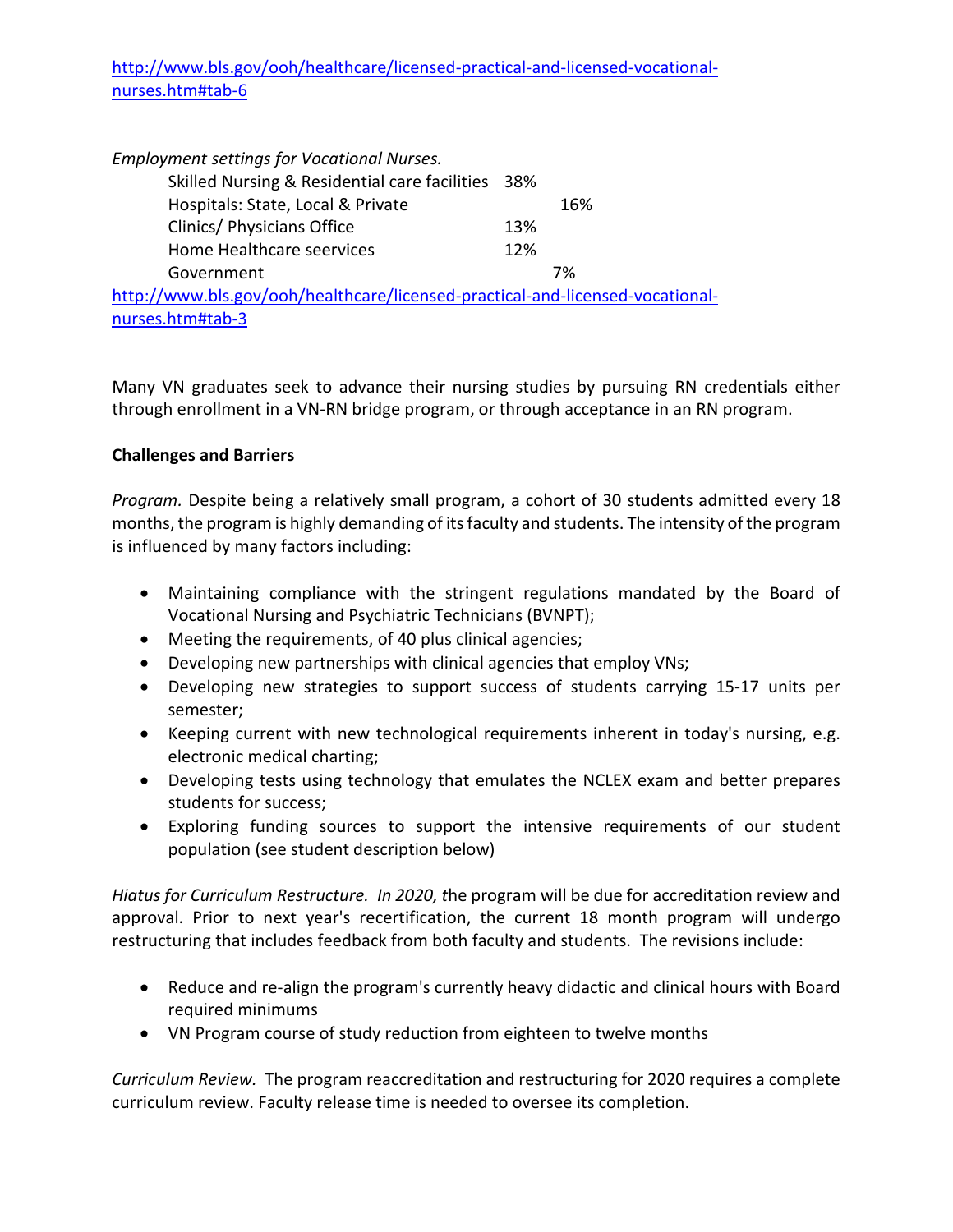*VN Nursing Shortage.* Vocational Nurses are consistently in high demand and short supply. Indeed, the program director regularly receives electronic requests and fliers for open VN positions from clinical agencies throughout Northern California. Restructuring the program to annual cohort completions will avail more nurses to our community healthcare partners.

*Students*. The SRJC VN program is fortunate to have a diverse student population. Diversity that is not limited to the cultural richness of the program (10-15 countries represented) but also includes over 50% of students presenting with ESL or DRD challenges. The fact that the program maintains a 92% pass rate with the NCLEX-PN exam reflects the hard work and dedication of students and faculty.

*Faculty*. Faculty consists of two males and seven females reflecting the gender demographics of the student cohort. Culturally, faculty is less representative of the student cohort; the majority of faculty were born in the US and educated at the SRJC; two faculty represent other countries.

*Recruitment*. Recruiting faculty to work with the VN program has proven difficult. In 2018, the program had a failed recruitment for one full-time VN instructor, and seeks to fill this position in anticipation of a fall 2020 cohort. Several faculty are approaching retirement age. Teaching in the VN program requires understanding and respect of the VN role.

*Sustainability and Funding*. The program is highly demanding. Funding sources have been limited. With increased release time, the program coordinator would be more able to research the possibility of growth opportunities and funding sources.

## 2.1a Budget Needs

**Overall Budget Summary.** The VN program has used available funds effectively but had inadequate funds in the 4000s budget category.

**Administrative Release Time**. Program Accreditation for the BVNPT occurs every 4 years. This 2000+ page report is mandated by regulation and requires a minimum of 160 hours of release for the director. The next accreditation cycle is due Fall 2019. This work must be completed during the summer of 2019. It is not possible for the director to complete this mandated regulatory task during the teaching semester. Additionally, the total release time for the Director and Asst. Director is 30% (12 hours per week). Due to the heavy regulatory requirements for this program, the release time should be increased to 40%.

Activity Code 5000s: The Director and Asst. Director of the VN program must attend annual education and BVNPT meetings twice per year. Additional funding is needed to pay for travel expenses.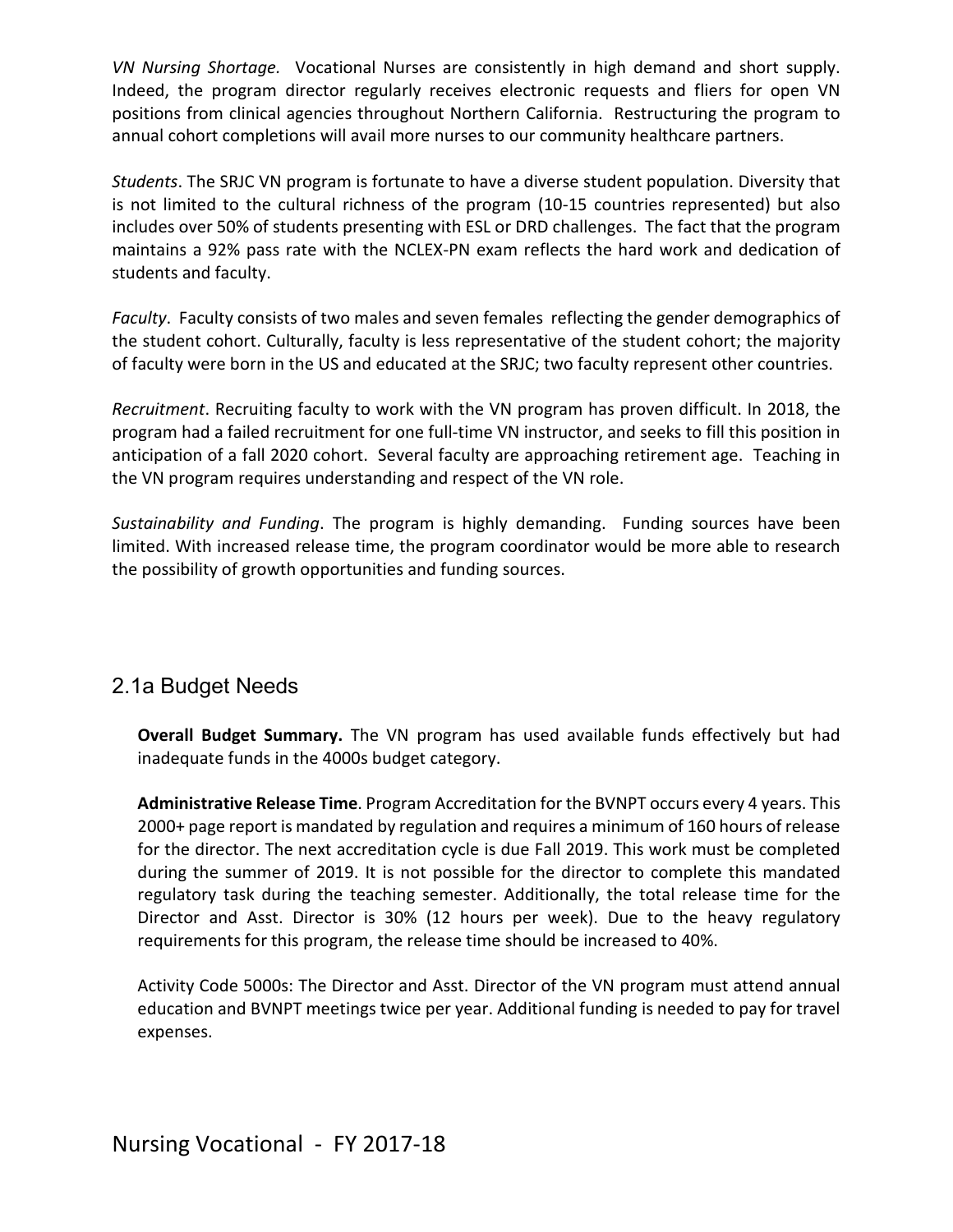#### **2.1 Fiscal Year Expenditures**

#### **Santa Rosa Campus**

| <b>Expenditure Category</b>          | <b>Unrestricted</b><br><b>Funds</b> | Change<br>from<br>2016-17 | <b>Restricted Funds</b> | Change<br>from<br>2016-17 | Total        | Change<br>from<br>2016-17 |
|--------------------------------------|-------------------------------------|---------------------------|-------------------------|---------------------------|--------------|---------------------------|
| Faculty payroll                      | \$194,909.03                        | $-13.08%$                 | \$0.00                  | 0.00%                     | \$194,909.03 | $-13.08%$                 |
| Adjunct payroll                      | \$129.487.81                        | $-5.52%$                  | \$0.00                  | $-100.00\%$               | \$129,487.81 | $-11.56%$                 |
| Classified payroll                   | \$0.00                              | 0.00%                     | \$0.00                  | 0.00%                     | \$0.00       | 0.00%                     |
| STNC payroll                         | \$0.00                              | 0.00%                     | \$0.00                  | $-100.00\%$               | \$0.00       | $-100.00\%$               |
| Student payroll                      | \$0.00                              | 0.00%                     | \$0.00                  | 0.00%                     | \$0.00       | 0.00%                     |
| Management payroll (and Dept Chairs) | \$0.00                              | 0.00%                     | \$0.00                  | 0.00%                     | \$0.00       | 0.00%                     |
| Benefits (3000's)                    | \$88,336.00                         | 7.11%                     | \$0.00                  | $-100.00\%$               | \$88,336.00  | 4.80%                     |
| Supplies (4000's)                    | \$236.55                            | $-66.39%$                 | \$0.00                  | 0.00%                     | \$236.55     | $-66.39%$                 |
| Services (5000's)                    | \$283.55                            | $-45.45%$                 | \$0.00                  | 0.00%                     | \$283.55     | $-45.45%$                 |
| Equipment (6000's)                   | \$0.00                              | 0.00%                     | \$0.00                  | 0.00%                     | \$0.00       | 0.00%                     |
| <b>Total Expenditures</b>            | \$413,252.94                        | $-7.13%$                  | \$0.00                  | $-100.00\%$               | \$413.252.94 | $-10.27%$                 |

#### **Expenditure Totals**

| <b>Expenditure Category</b>        | Amount       | Change<br>from<br>2016-17 | <b>District Total</b> | $%$ of<br><b>District</b><br><b>Total</b> |
|------------------------------------|--------------|---------------------------|-----------------------|-------------------------------------------|
| <b>Total Expenditures</b>          | \$413.252.94 | $-10.27%$                 | \$154,788,480.66      | 0.27%                                     |
| <b>Total Faculty Payroll</b>       | \$324,396.84 | $-12.48%$                 | \$50,884,933.44       | 0.64%                                     |
| <b>Total Classified Payroll</b>    | \$0.00       | 0.00%                     | \$22,270,301.15       | 0.00%                                     |
| <b>Total Management Payroll</b>    | \$0.00       | 0.00%                     | \$10,134,908.88       | 0.00%                                     |
| <b>Total Salary/Benefits Costs</b> | \$412,732.84 | $-10.15%$                 | \$111,941,187.45      | 0.37%                                     |
| <b>Total Non-Personnel Costs</b>   | \$520.10     | $-57.49%$                 | \$16,406,746.64       | 0.00%                                     |

### 2.1b Budget Requests

| Rank | <b>_ocatior</b> | <b>CD</b><br>ЮI | M  | Amount  | <b>Brief Rationale</b>                                                                                                 |
|------|-----------------|-----------------|----|---------|------------------------------------------------------------------------------------------------------------------------|
| 0001 | ℩ℶ              | 08              | 01 | .000.00 | $\triangle$<br>.000 to support<br>5000s<br><b>RVNPT</b><br>meetings<br>Increase<br>travel<br>tο<br>- to<br>m<br>budget |

## 2.2a Current Classified Positions

| <b>Position</b> | $\sqrt{111}$<br>Hr/<br><b>WK</b> | $M_0/V_m$<br>VIO/ I L | Duties<br>JU |
|-----------------|----------------------------------|-----------------------|--------------|
| None            | $_{0.00}$                        | 0.00                  |              |

# 2.2b Current Management/Confidential Positions

| <b>Position</b> | M<br>$\sim$<br><br><b>AA</b> | $\mathbf{N}$<br>. .<br><b>IATO/ II</b> | .10F<br><b>Duties</b> |
|-----------------|------------------------------|----------------------------------------|-----------------------|
| none            | 0.00                         | 0.00                                   |                       |

## 2.2c Current STNC/Student Worker Positions

| n<br>Yosition            | TL.<br>/Wk<br>all r | Mo/Yr | Duties |
|--------------------------|---------------------|-------|--------|
| C T N I C<br><b>DINC</b> | 0.00                | 0.00  | None   |

### 2.2d Adequacy and Effectiveness of Staffing

**Section 2530 of the BVNPT Regulations states:** "The program shall have sufficient resources, faculty, staff and support services, physical space, skills laboratory and equipment to achieve program's objectives."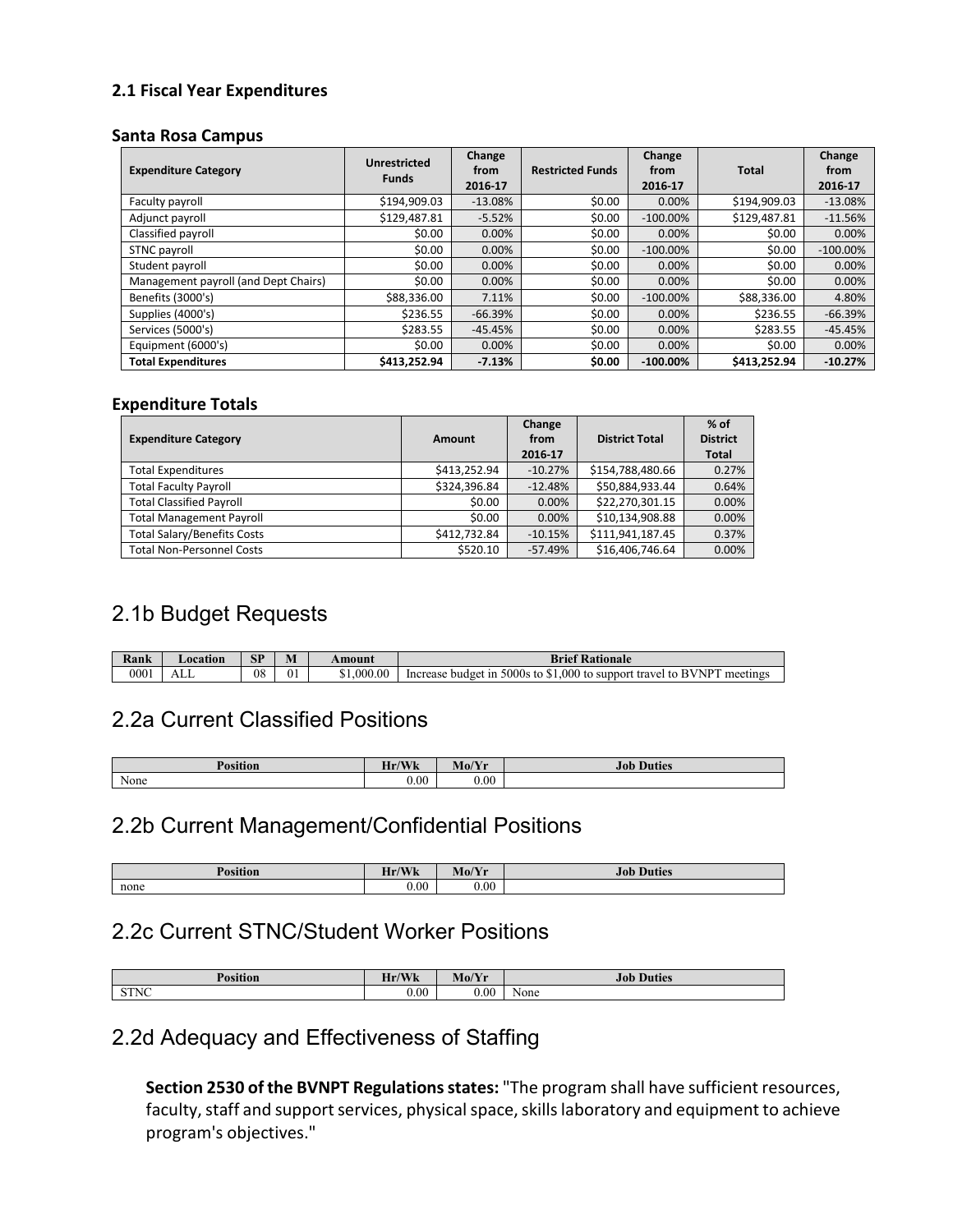Currently, the program has 2 full time and 8 adjunct faculty. The program continues to seek adjunct faculty in order to replace faculty who will retire in the next year or two.

**Administrative Release Time**. See section 2.1a

# Nursing Vocational - FY 2017-18

### **2.2 Fiscal Year Employee Data and Calculations**

#### **Employee Head Counts**

| <b>Employee Category</b> | Count | Change<br>from<br>2016 17 | <b>District Total</b> | $%$ of<br><b>District</b><br><b>Total</b> |
|--------------------------|-------|---------------------------|-----------------------|-------------------------------------------|
| <b>Contract Faculty</b>  | 4     | 33.33%                    | 317                   | 1.26%                                     |
| <b>Adjunct Faculty</b>   | 12    | $-7.69%$                  | 1352                  | 0.89%                                     |
| <b>Classified Staff</b>  | 0     | 0.00%                     | 525                   | 0.00%                                     |
| <b>STNC Workers</b>      | 0     | $-100.00\%$               | 427                   | 0.00%                                     |
| <b>Student Workers</b>   | 0     | 0.00%                     | 506                   | 0.00%                                     |
| Mgmt/Admin/Dept Chair    | 0     | 0.00%                     | 170                   | 0.00%                                     |

#### **Employee FTE Totals**

| <b>FTE Category</b>        | <b>FTE</b> | Change<br>from<br>2016-17 | <b>District Total</b> | $%$ of<br><b>District</b><br><b>Total</b> |
|----------------------------|------------|---------------------------|-----------------------|-------------------------------------------|
| FTE-F - Faculty            | 6.2075     | 69.80%                    | 726.9903              | 0.85%                                     |
| FTE-CF - Contract Faculty  | 3.6557     | 37.65%                    | 314.0788              | 1.16%                                     |
| FTE-AF - Adjunct Faculty   | 2.5518     | 155.18%                   | 412.9115              | 0.62%                                     |
| FTE-C - Classified         | 0.0000     | 0.00%                     | 446.6005              | 0.00%                                     |
| FTE-ST - STNC              | 0.0000     | $-100.00\%$               | 41.0691               | 0.00%                                     |
| FTE-SS - Support Staff     | 0.0000     | $-100.00\%$               | 648.5309              | 0.00%                                     |
| FTE-SW - Student Workers   | 0.0000     | 0.00%                     | 160.8613              | 0.00%                                     |
| FTE-M - Management         | 0.0000     | 0.00%                     | 119.8350              | 0.00%                                     |
| FTE-DC - Department Chairs | 0.0000     | 0.00%                     | 0.0000                | 0.00%                                     |

#### **Student Data**

| Data Element             | Value   | Change<br>from<br>2016-17 | <b>District Total</b> | $%$ of<br><b>District</b><br><b>Total</b> |
|--------------------------|---------|---------------------------|-----------------------|-------------------------------------------|
| FTES-CR - Credit         | 51.2390 | $-6.78%$                  | 14738.9657            | 0.35%                                     |
| FTES-NC - Non-Credit     | 0.0000  | $0.00\%$                  | 2075.9009             | 0.00%                                     |
| FTES - combined          | 51.2390 | $-6.78\%$                 | 16814.8666            | 0.30%                                     |
| Students Enrolled/Served | 224     | 37.42%                    | 30000                 | 0.75%                                     |

#### **Calculations**

| Data Element                                | Value       | Change<br>from | <b>District Total</b> | $%$ of<br><b>District</b> |
|---------------------------------------------|-------------|----------------|-----------------------|---------------------------|
|                                             |             | 2016-17        |                       | <b>Total</b>              |
| FTE-S: FTE-F                                | 8.2543      | $-45.10%$      | 23.1294               | 35.69%                    |
| FTE-AF: FTE-CF                              | 0.6980      | 85.38%         | 1.3147                | 53.10%                    |
| FTE-F: FTE-SS                               | 0.0000      | $-100.00\%$    | 1.1210                | 0.00%                     |
| FTE-F: FTE-M                                | 0.0000      | 0.00%          | 6.0666                | 0.00%                     |
| FTE-SS: FTE-M                               | 0.0000      | 0.00%          | 5.4119                | 0.00%                     |
| FTE-ST: FTE-C                               | 0.0000      | 0.00%          | 0.0920                | 0.00%                     |
| Average Faculty Salary per FTE-F            | \$52,258.52 | $-48.46%$      | \$69,993.96           | 74.66%                    |
| Average Classified Salary per FTE-C         | \$0.00      | 0.00%          | \$49,866.27           | 0.00%                     |
| Average Management Salary per FTE-M         | \$0.00      | 0.00%          | \$84,573.86           | 0.00%                     |
| Salary/Benefit costs as a % of total budget | 99.87%      | 0.14%          | 72.32%                | 138.10%                   |
| Non-Personnel \$ as a % of total budget     | 0.13%       | $-52.62%$      | 10.60%                | 1.19%                     |
| Restricted Funds as a % of total budget     | 0.00%       | $-100.00\%$    | 17.08%                | 0.00%                     |
| Total Unit Cost per FTE-F                   | \$66,572.74 | $-47.16%$      | \$212,916.84          | 31.27%                    |
| Total Unit Cost per FTE-C                   | \$0.00      | 0.00%          | \$346,592.72          | 0.00%                     |
| Total Unit Cost per FTE-M                   | \$0.00      | 0.00%          | \$1,291,680.07        | 0.00%                     |
| Total Unit Cost per FTE-S                   | \$8,065.20  | $-3.74%$       | \$9,205.45            | 87.61%                    |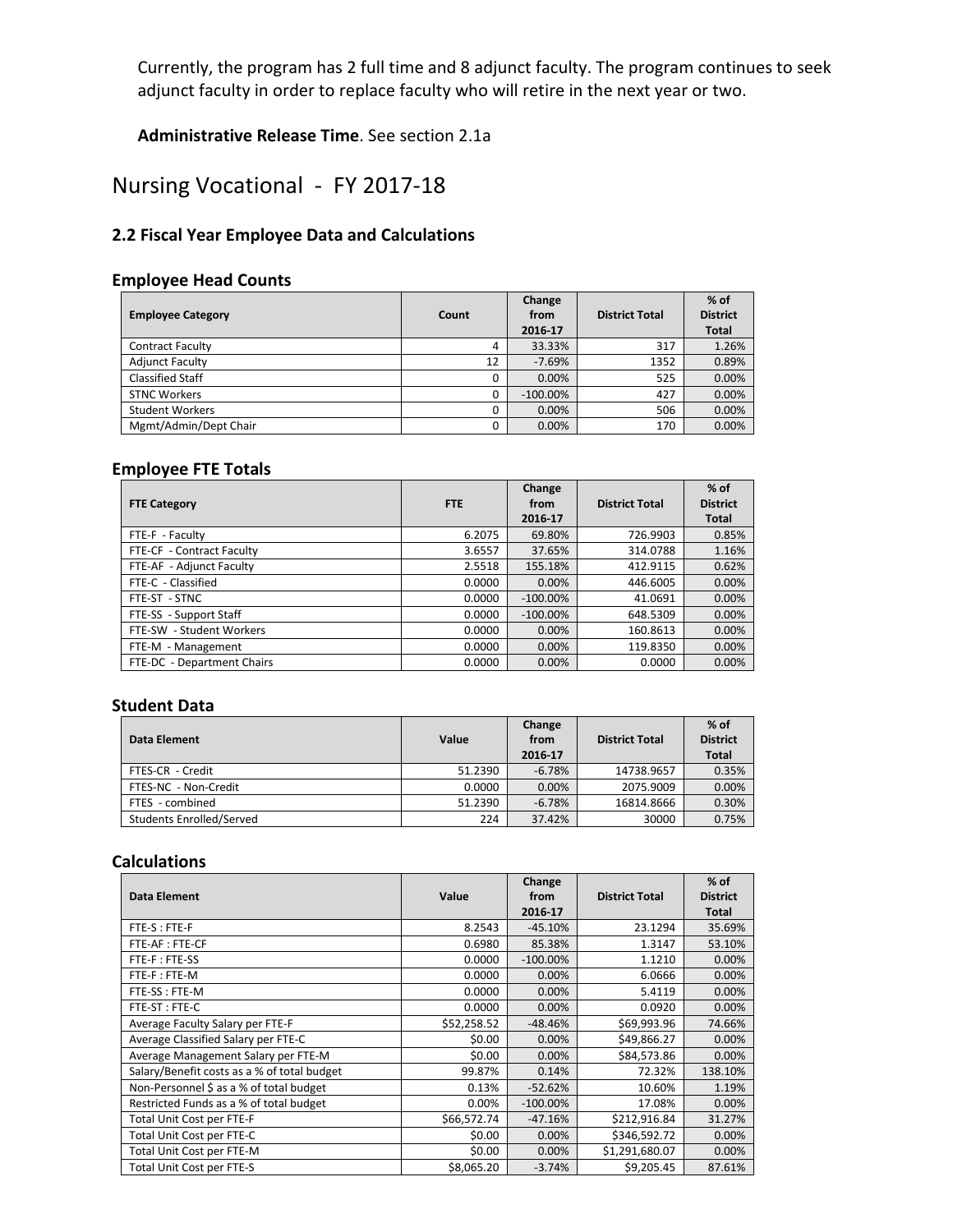# 2.2e Classified, STNC, Management Staffing Requests

| Kank | ocation | <b>CD</b><br>ЮJ | W. | <b>STATE A</b><br><b>A</b> itle<br>∟urrent | $T_{\rm t1}$<br>35eo.<br>. | l vpe |
|------|---------|-----------------|----|--------------------------------------------|----------------------------|-------|

# 2.3a Current Contract Faculty Positions

| <b>Position</b>                      | <b>Description</b>                                                                       |
|--------------------------------------|------------------------------------------------------------------------------------------|
| Director, VN Program                 | This is a BVNPT regulation #2529 required position. The Director/Program                 |
|                                      | Coordinator must have adequate release time to oversee all program needs. Currently      |
|                                      | the SRJC VN Director/Program Coordinator gets 23 % release time which is                 |
|                                      | insufficient to meet program needs. In Fall 2010 we conducted a statewide survey of      |
|                                      | faculty and director release time. There were responses from over 25 colleges. Most      |
|                                      | VN programs in the State had 50-100% essential release time dedicated for the            |
|                                      | director of the program. Section 2530 (a) of the BVNPT regulations: "The program         |
|                                      | shall have sufficient resources, faculty, staff and support services, library, staff and |
|                                      | support services, physical space, skills laboratory and equipment to achieve program     |
|                                      | objectives." The program continues to request an increase amount of release time for     |
|                                      | the program director.                                                                    |
| <b>Assitant Director, VN Program</b> | This is a BVNPT regulation #2529 required position. This position assists the VN         |
|                                      | Director to meet program needs.                                                          |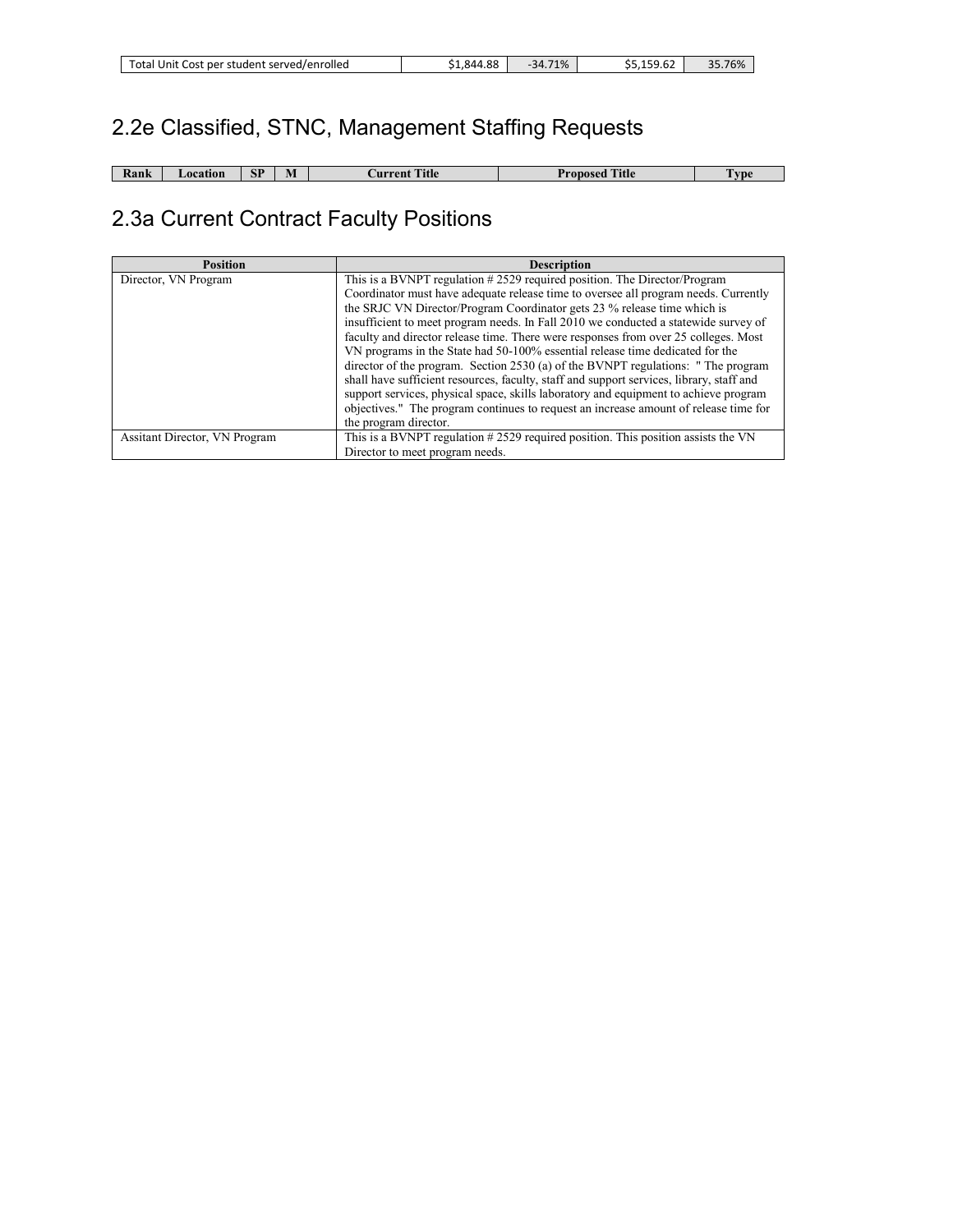# 2.3b Full-Time and Part-Time Ratios

| <b>Discipline</b>  | <b>FTEF</b> | $%$ Reg  | <b>FTEF</b> | % Adi    | <b>Description</b>                                                                                      |
|--------------------|-------------|----------|-------------|----------|---------------------------------------------------------------------------------------------------------|
|                    | Reg         | Load     | Adi         | Load     |                                                                                                         |
| Nursing Vocational | 2.0000      | 100,0000 | 0000.       | 419.3100 | A FT/PT ratio of the VN Program based upon the schedule of classes would not accurately reflect         |
|                    |             |          |             |          | the VN loads as many of the VN adjunct faculty are not listed in the schedule of classes but are        |
|                    |             |          |             |          | listed on a PAF each semester which is non-conforming. The program has 2 regular (full-time)            |
|                    |             |          |             |          | faculty and 8 adjunct faculty assigned to the VN Program. The VN program uses many adjunct              |
|                    |             |          |             |          | faculty to fill the theory, clinical and skills lab teaching requirements. The program needs additional |
|                    |             |          |             |          | adjunct time for coordination of program, district and BVNPT requirements. The data presented for       |
|                    |             |          |             |          | 2015/16 is inaccurate and includes load for Katherine Slusser (Lantz). She does not teach in            |
|                    |             |          |             |          | Vocational Nursing.                                                                                     |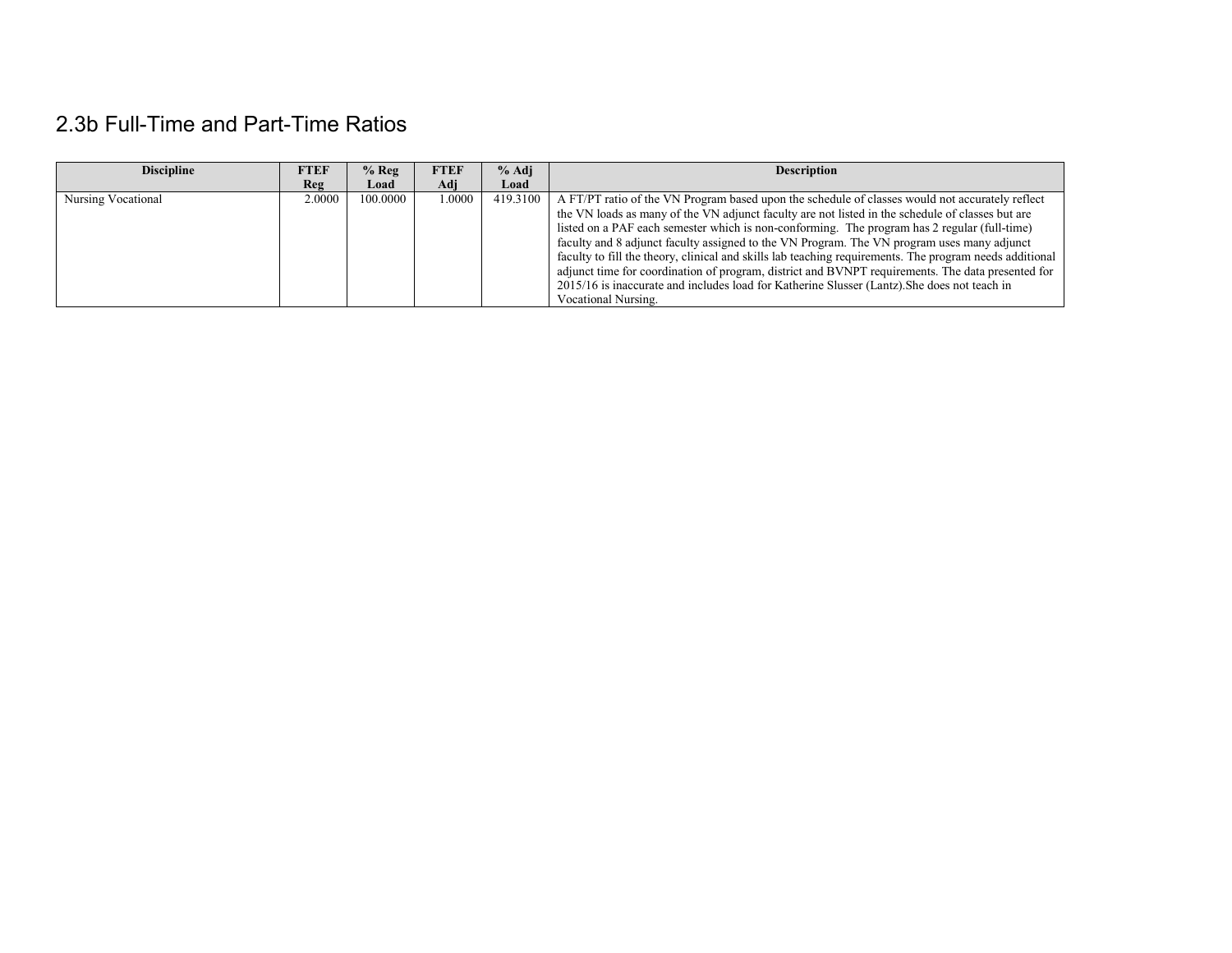### 2.3c Faculty Within Retirement Range

In 2018, the VN program had a failed recruitment for on full time position. The full time position is vacant and further recruitment is required. It is vital that the program have at least 2 full time faculty for program compliance, growth, and to stay in compliance with the BVNPT regulations to maintain program accreditation.

# 2.3d Analysis of Faculty Staffing Needs and Rationale to Support Requests

The VN program currently needs a full time faculty member. We had a failed recruitment in fall 2018 and put off hiring while VN undergoes a curriculum revision and program review. There are two full time faculty in VN. One will transfer full time to ADN in fall 2019 leaving the Director of the VN position open. It is critical that this position is filled in 2019 if the VN program will continue after the hiatus. The BVNPT self study for reapproval and curriculum revisions must be started in fall 2019.

The Board of Vocational Nursing and Psychiatric Technicans (BVNPT) regulation 2530 states: "The program shall have sufficient resources, faculty, clinical facilities, library, staff and support services, physical space, skills laboratory and equipment to achieve the program's objectives."

BVNPT regulation 2529 - Faculty Qualifications state that there must be a Director and Assistant Director. The BVNPT stipulates that "Each vocational nursing program shall have one faculty member, designated as director, who meets the requirements of subsection  $(c)(1)$ herein, who shall actively administer the program. The director is responsible for compliance with all regulations in Chapter 1, Article 5 (commencing with Section 2525 et seq.)." The BVNPT expects the program to have sufficient release time for the Director. Most programs in the state provide 60 - 80% release time to VN Directors. The VN program director at SRJC currently receives 23% release time; increasing the release time to 40% will help ensure compliance with the increasingly stringent BVNPT regulations that must be met for continued program accreditation and will also support possible expansion of the VN program.

Note: Jane Schlutius no longer teaches at SRJC and replacement of her full time position resulted in a failed recruitment.

## Nursing Vocational - FY 2017-18

#### **2.3a Contract Faculty Positions** Employees paid from a Contract Faculty OBJECT code

| Name Last     | <b>First</b> | <b>Position</b>                                   | <b>Hours</b> | <b>HR FTE</b> | <b>DM FTE</b> |
|---------------|--------------|---------------------------------------------------|--------------|---------------|---------------|
| Lantz         | Katherine    | Faculty                                           | 0.00         | 0.6557        | 0.0000        |
| Meehl         | Scott        | Faculty                                           | 0.00         | 1.0000        | 0.0000        |
| Rankins       | Lillian      | Temp Contract Faculty                             | 0.00         | 1.0000        | 0.0000        |
|               |              | <b>Open Faculty Position (Failed Recruitment)</b> | 0.00         | 0000.         | 0.0000        |
| <b>Totals</b> |              |                                                   | 0.00         | 3.6557        | 0.0000        |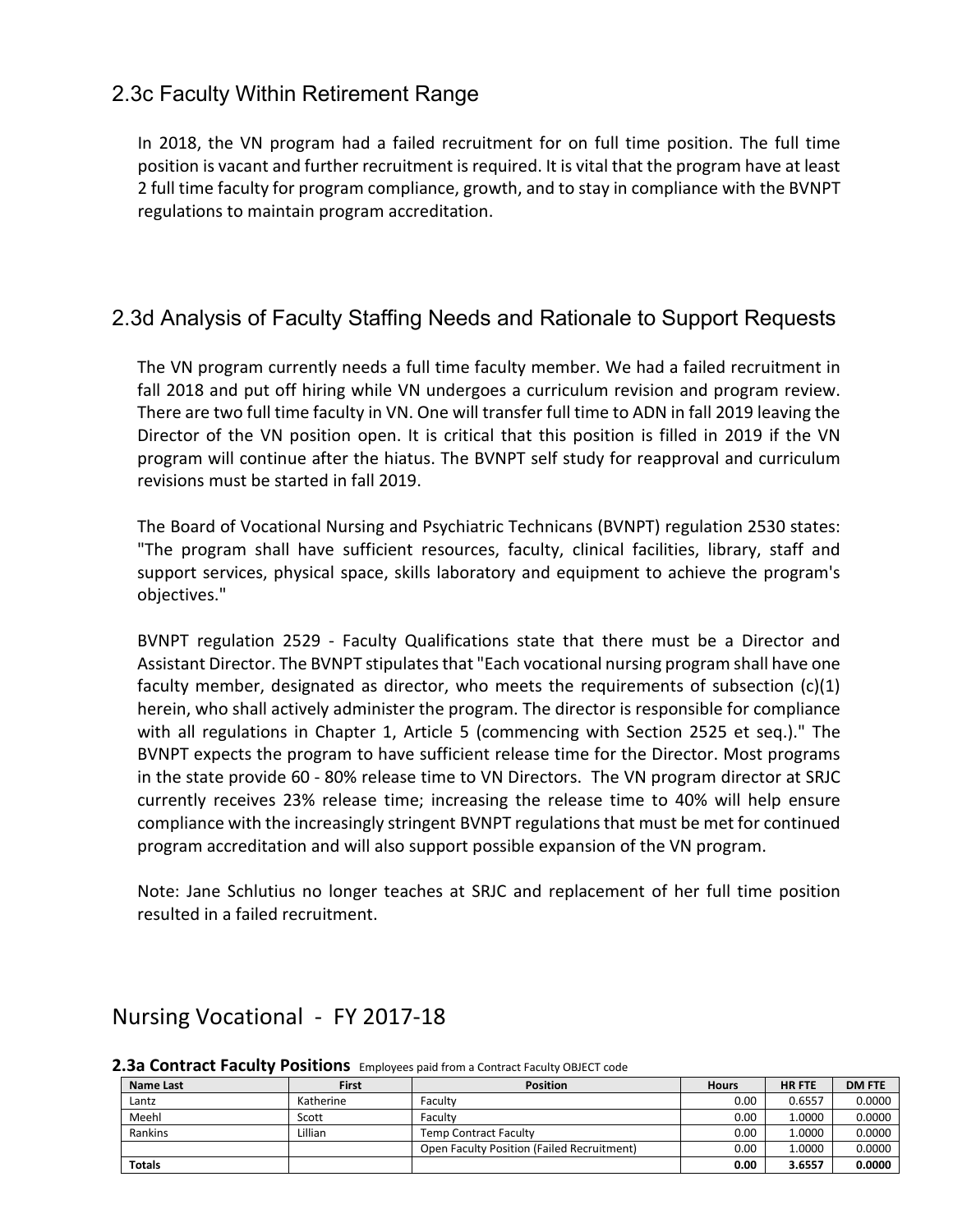### **2.3b Adjunct Faculty Positions** Employees paid from an Adjunct Faculty OBJECT code

| <b>Name Last</b> | <b>First</b> | <b>Position</b> | <b>Hours</b> | FTE    |
|------------------|--------------|-----------------|--------------|--------|
| Alli             | Funmilola    |                 | 12.00        | 0.0000 |
| Caddes           | Katherine    |                 | 135.00       | 0.0000 |
| Grodrian         | Glenn        |                 | 364.50       | 0.0000 |
| Hanson           | Laura        |                 | 221.00       | 0.0000 |
| Kiernan          | Lizabeth     |                 | 404.50       | 0.0000 |
| Lane             | Kathleen     |                 | 12.00        | 0.0000 |
| McDowell         | Tracy        |                 | 101.00       | 0.0000 |
| Meehl            | Scott        |                 | 109.00       | 1.0000 |
| Montosa          | Catherine    |                 | 237.50       | 1.0000 |
| Rankins          | Lillian      |                 | 1.00         | 0.0000 |
| Richardson       | Jennifer     |                 | 3.50         | 0.0000 |
| <b>Schlutius</b> | Jane         |                 | 48.00        | 0.5518 |
| <b>Totals</b>    |              |                 | 1649.00      | 2.5518 |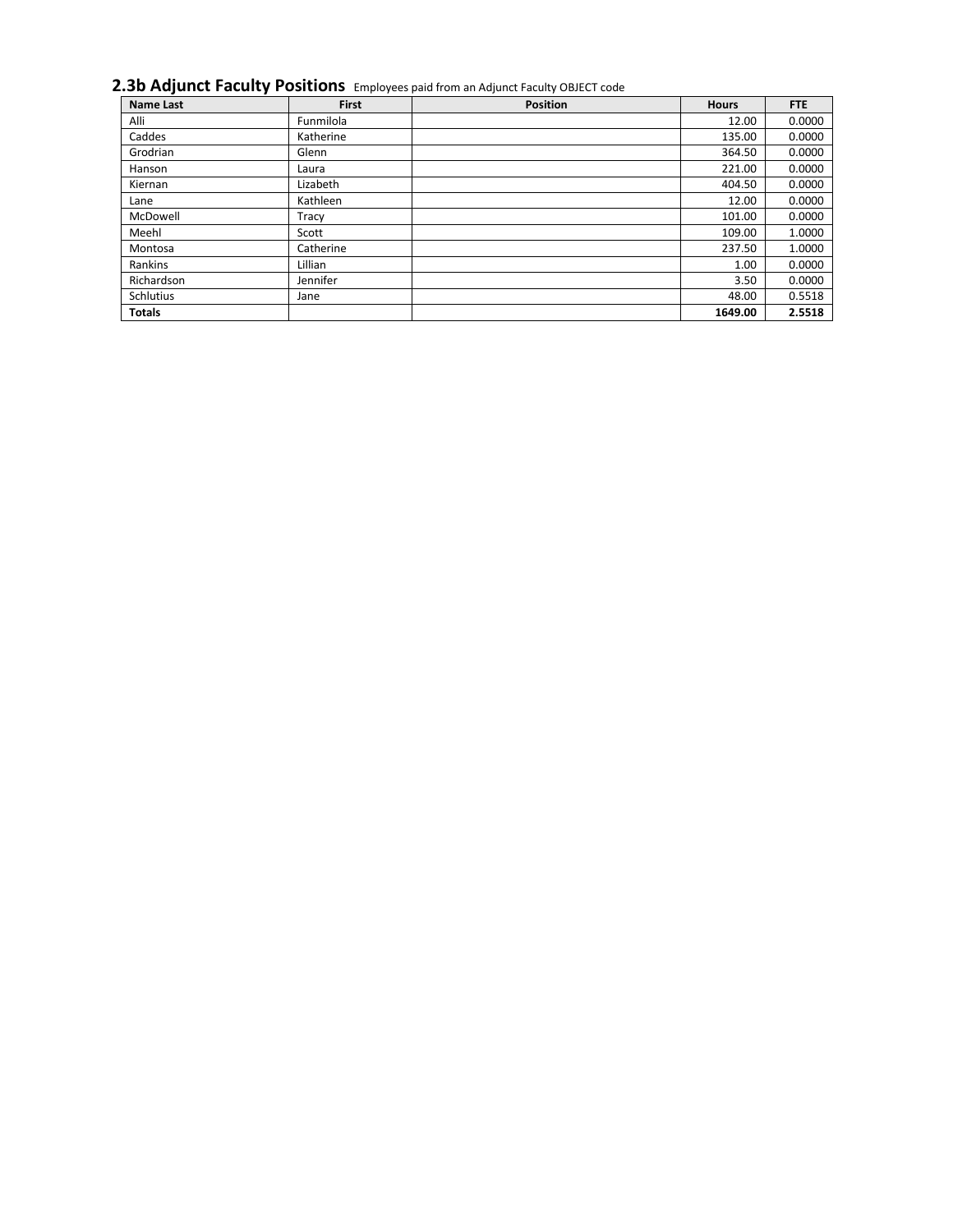# 2.3e Faculty Staffing Requests

| Rank | ocation               | СΤ<br>$\mathbf{C}$ | M | בנת<br>Discipline    | Rationale<br>sment<br>,,,,,,                                                                                                                                 |
|------|-----------------------|--------------------|---|----------------------|--------------------------------------------------------------------------------------------------------------------------------------------------------------|
| 0001 | <b>R</b> os<br>⊾`onto | Œ                  |   | Nursing<br>nal.<br>. | ∙ the<br>cational nursing.<br>əntinui*<br>his<br>stude<br>with<br>. IP<br>⊤DOSItIOL.<br>suppe<br>101<br>ano<br>apr<br>- 51<br>.<br>ivativ<br>$\cdots$<br>,,, |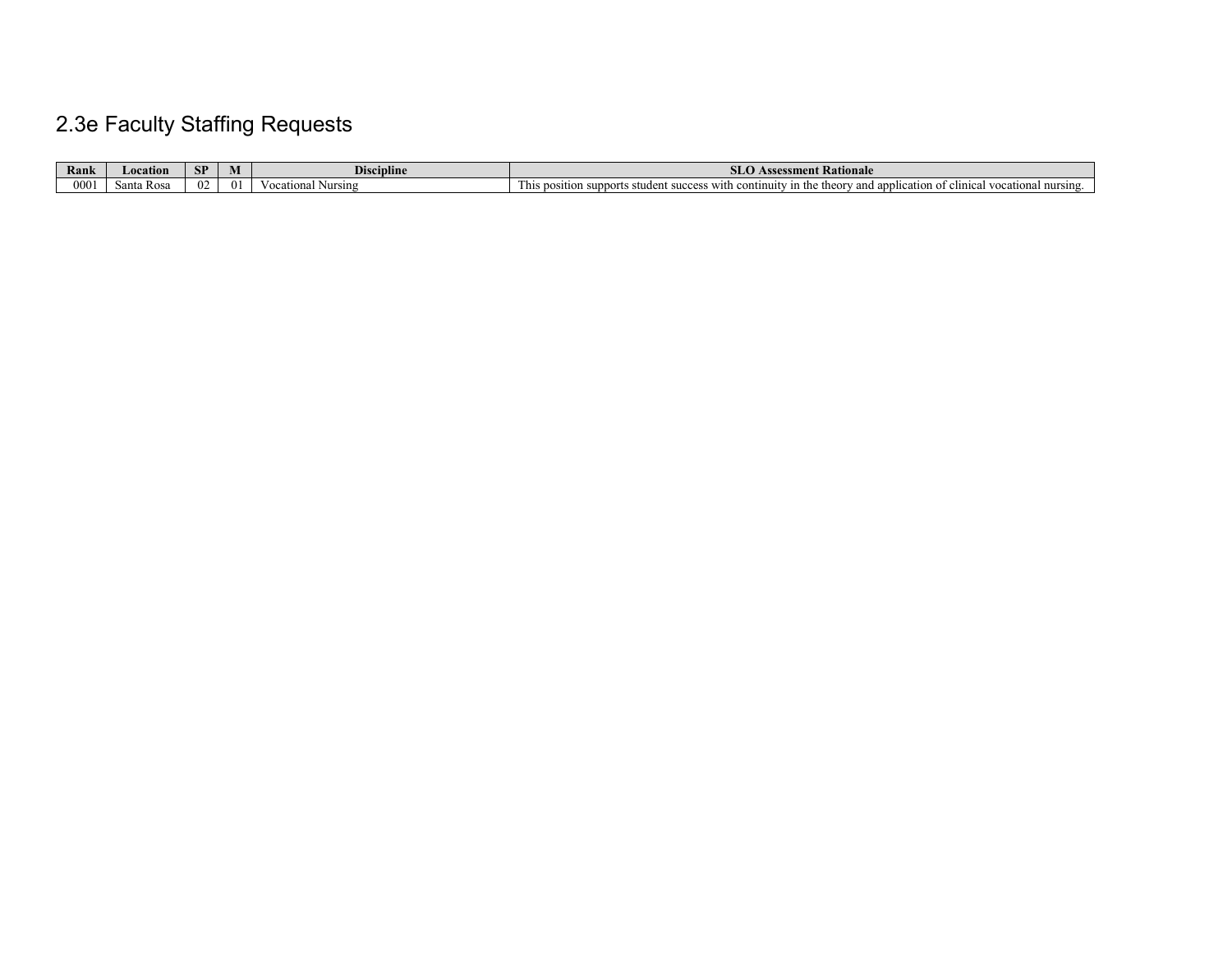# 2.4b Rationale for Instructional and Non-Instructional Equipment, Technology, and Software

Equipment and supplies for Vocational Nursing are currently up to date and in good working order.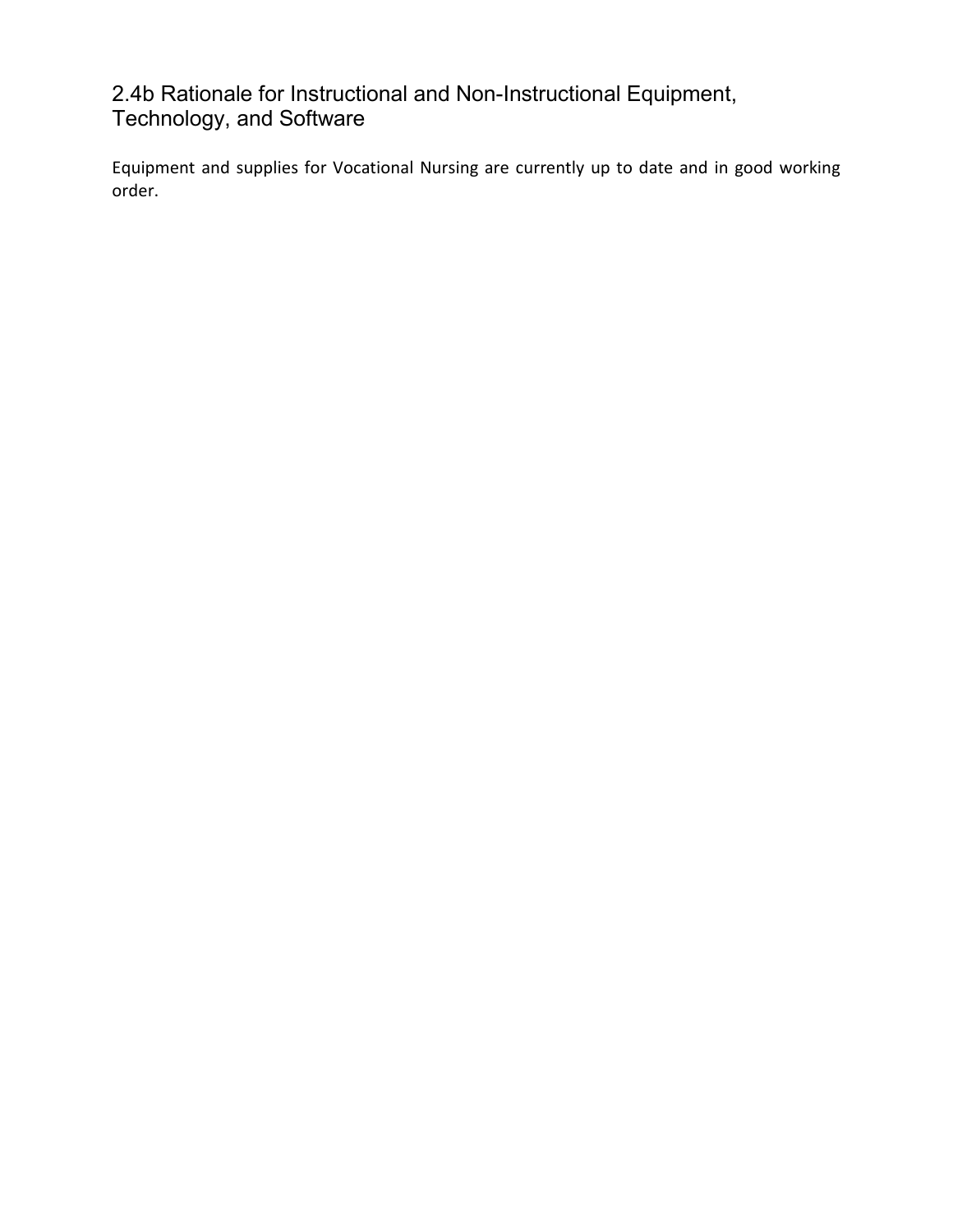# 2.4c Instructional Equipment Requests

| Rank | cation<br>LO 6 | CD.<br>ЮI | 'tem<br><b>escription</b><br>. . | Otv | Each<br>AS | --<br>otal<br>⊅ost | Requestor | /Spac<br>K00' | — опіас. |
|------|----------------|-----------|----------------------------------|-----|------------|--------------------|-----------|---------------|----------|

# 2.4d Non-Instructional Equipment and Technology Requests

| Rank | ation<br><b>I</b> AIL. | <b>SP</b> | <b>Item</b><br>scription | Otv | Each<br>.ost | Cost<br>t otal | Keauestor | VSpace<br>-1100. | сошас |
|------|------------------------|-----------|--------------------------|-----|--------------|----------------|-----------|------------------|-------|

# 2.5a Minor Facilities Requests

| Rank | ∟ocation   | CD.<br>ЮI      | M  | <b>There</b><br>Frame<br>. ime | <br>Buildin | <b>Room</b><br>Number | $\sim$<br>Est. Cost                | <b>Description</b> |
|------|------------|----------------|----|--------------------------------|-------------|-----------------------|------------------------------------|--------------------|
| 000C | - 3<br>ALL | 0 <sup>0</sup> | 00 | ימם 7<br>i vai                 |             |                       | $\sim$ $\sim$<br>0.00 <sub>o</sub> |                    |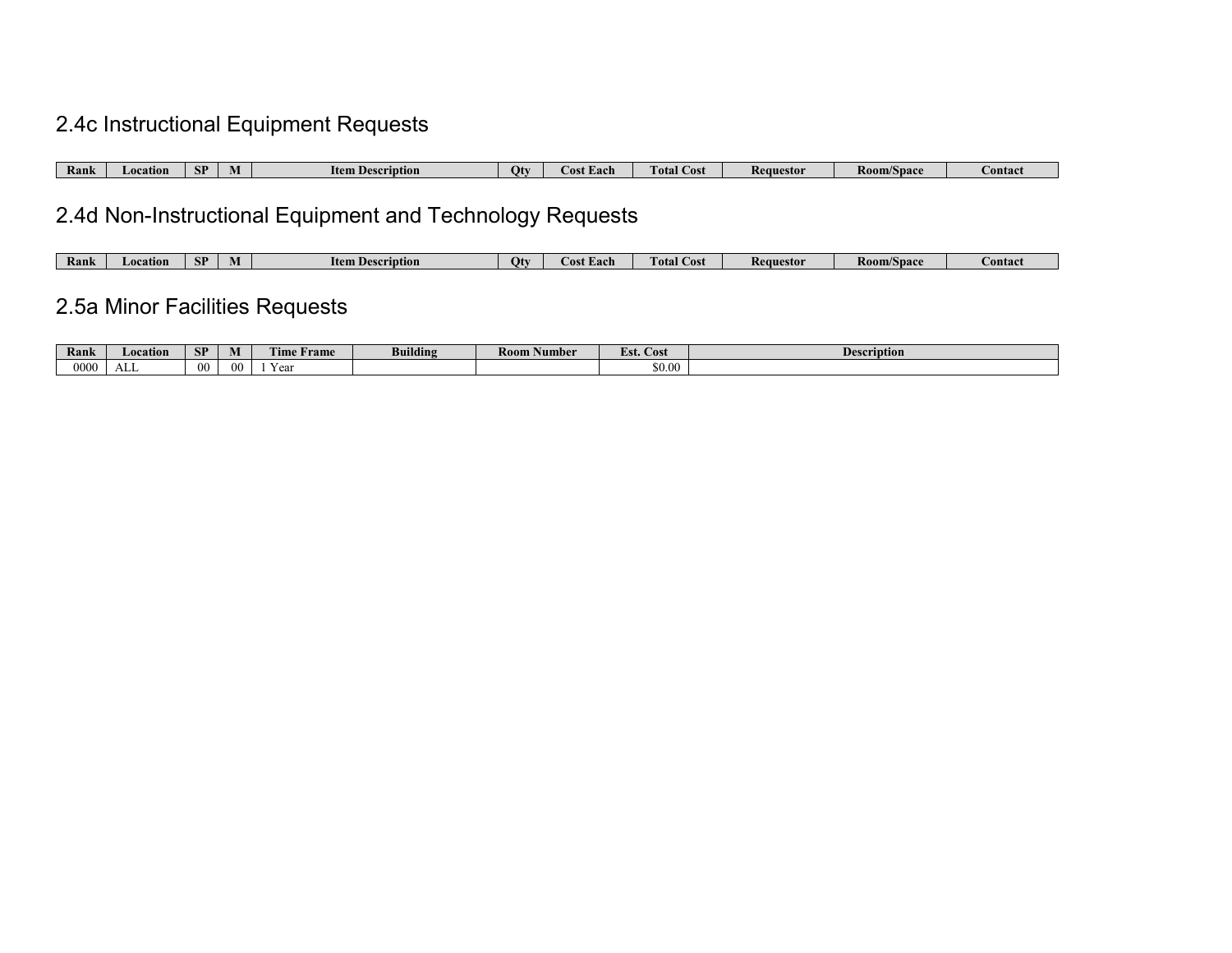# 2.5b Analysis of Existing Facilities

#### **Skills Lab**

The skills lab in the Race building is inadequate to meet the needs of the VN program. Attempting to accommodate 30 students, 3-4 faculty, skills lab equipment, beds, wheelchairs and desks & chairs into these small skills lab rooms is not conducive to student learning and success. A plan is in place using SWF funds to develop an ambulatory skills lab. The completion of this project will help to alleviate space concerns in the lab.

#### **Computer Lab**

The existing computer lab (HLRC) is adequate for VN testing. However, there are times when the lab is not available because of competing needs of other programs, i.e. the lab is in use by another program. There is an increased number of students who require DRD accomodations for testing, which had resulted in the need for additonal computer testing space on campus.

**Note:** Additional information about space limitations are described in the PRPP submitted by the RN program and are not repeated here.

### 3.1 Develop Financial Resources

Historically, there has been paucity of available funding for VN programs. VN program coordinators should seek grant funding opportunities and investigate the possibility of community partnerships with local clinical agencies which routinely hire Vocational Nurses.

### 3.2 Serve our Diverse Communities

The SRJC VN program is culturally diverse. Currently about 50% of our students are from about 15 different counties.

Faculty consists of three males and seven females reflecting the gender demographics of the student cohort. Culturally, faculty is less representative of the student cohort; the majority of faculty were born in the US and educated at the SRJC; two faculty represent other countries. The program is fortunate to be able to provide culturally diverse preceptors and mentor nurses in preceptorship and clinical rotations.

## 3.3 Cultivate a Healthy Organization

The VN program offers faculty the opportunity to attend trainings and conferences during the academic year. Recent topics included:

- Use of simulation manikins in skills lab;
- Development of electronic health records for students;
- Item test writing for the new NCLEX-PN;
- Moodle training specific to VN testing development;
- BVNPT Education Meeting in Sacramento.

Monthly faculty meetings provide an opportunity for faculty to discuss and provide feedback on the program's development.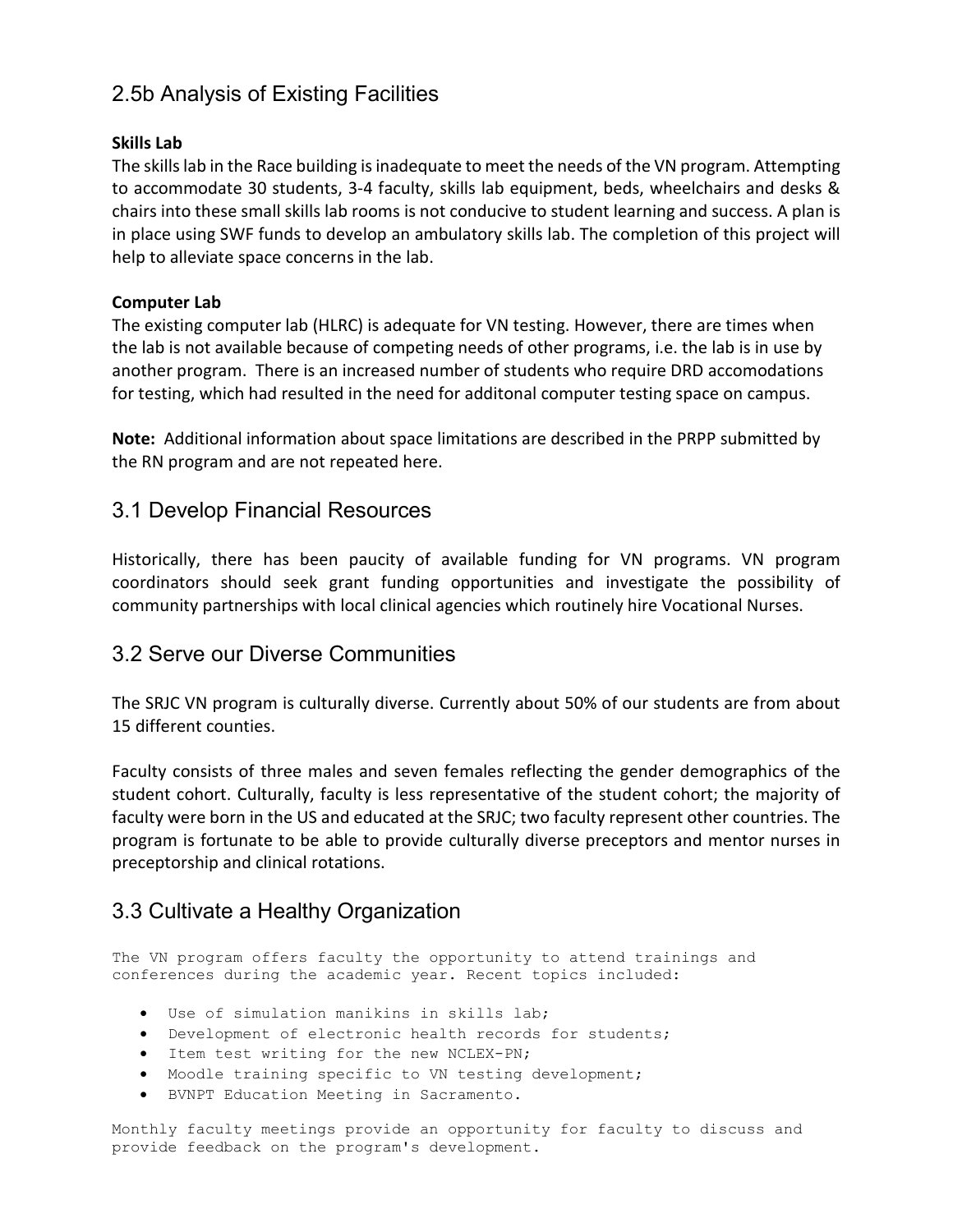# 3.4 Safety and Emergency Preparedness

VN faculty are required to maintain currency with BLS certification, immunizations and screenings.

Injury and safety updates are conducted at faculty meetings.

# 3.5 Establish a Culture of Sustainability

The VN program contributes to sustainability by the following:

100% of student testing is online; 100% of syllabi and class schedules are online; 100% of written assignments are submitted online; 100% of communication is conducted via Canvas; E-book options for all texts used (currently 80% of students select this option)

Areas for future sustainability include:

- Developing an online application;
- Exploring secure and acceptable electronic signatures for required program consents;
- Storing all grading records in electronic form to reduce reliance on paper copies;
- Developing student files as an online database to replace paper files.

## 4.1a Course Student Learning Outcomes Assessment

The VN program has all course and program SLO's listed in the course outlines on Title V and listed in all program syllabi. The 6 year plan is posted.

|               |                                                                                                                                                                                                                                                                                                            |   | Year 1 |   | Year 2 |   | Year 3 |   | Year 4<br>Year 5 |   |   | Year <sub>6</sub> |  |
|---------------|------------------------------------------------------------------------------------------------------------------------------------------------------------------------------------------------------------------------------------------------------------------------------------------------------------|---|--------|---|--------|---|--------|---|------------------|---|---|-------------------|--|
| <b>Course</b> | <b>SLO</b>                                                                                                                                                                                                                                                                                                 | F | S      |   | S      | F | S      | F | S                | F | S |                   |  |
| <b>NRV 51</b> | 1. Assess the normal anatomical<br>and physiologic function of the<br>body, health maintenance,<br>nutritional needs, and beginning<br>nursing care needs of an adult<br>client with common alterations<br>in anatomical, physiological,<br>physical, psycho -social, spiritual,<br>and cultural function. |   |        | x |        |   | X      |   |                  | x |   |                   |  |
|               | 2. Analyze, compare and<br>contrast the care of adult                                                                                                                                                                                                                                                      |   |        | χ |        |   | X      |   |                  | x |   |                   |  |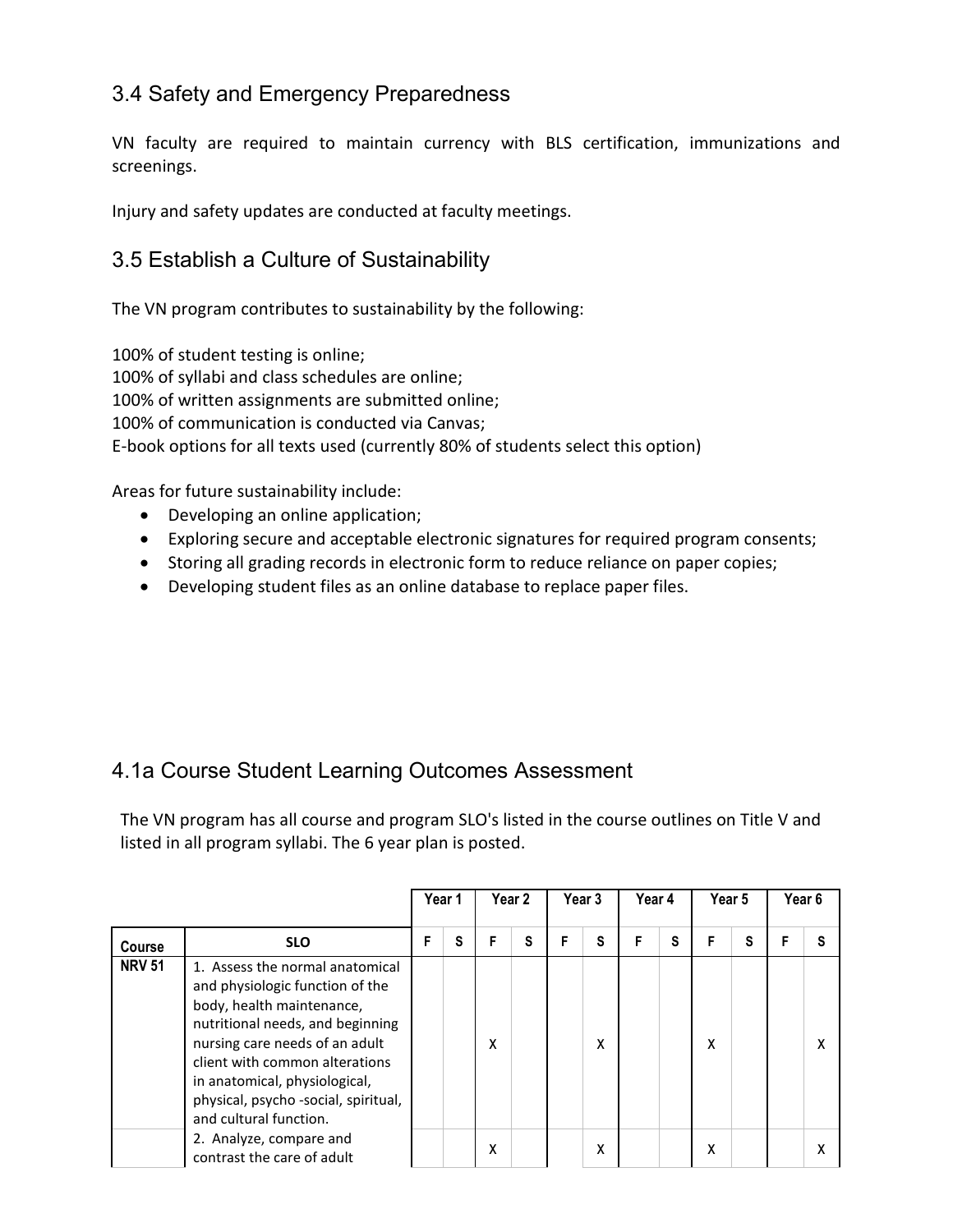|                 | medical/surgical client in acute                                   |   |   |   |   |   |   |   |   |
|-----------------|--------------------------------------------------------------------|---|---|---|---|---|---|---|---|
|                 | versus rehabilitation settings.                                    |   |   |   |   |   |   |   |   |
|                 | 3. Formulate a plan of care                                        |   |   |   |   |   |   |   |   |
|                 | consistent with practice                                           |   |   |   |   |   |   |   |   |
|                 | guidelines for common diseases                                     |   | X |   | X |   | x |   | X |
|                 | in the care of the gerontological                                  |   |   |   |   |   |   |   |   |
|                 | client.                                                            |   |   |   |   |   |   |   |   |
|                 | 4. Apply theoretical concepts to                                   |   |   |   |   |   |   |   |   |
|                 | the practice of beginning nursing                                  |   | X |   | χ |   | X |   | X |
|                 | care of the adult client.                                          |   |   |   |   |   |   |   |   |
| <b>NRV 51L</b>  | 1. Apply theoretical knowledge                                     |   |   |   |   |   |   |   |   |
|                 | base, including physiological,                                     |   |   |   |   |   |   |   |   |
|                 | pathophysiological, spiritual,                                     |   |   |   |   |   |   |   |   |
|                 | psycho/social and cultural                                         |   |   |   |   |   |   |   |   |
|                 | concepts to provide care to<br>beginning level                     |   | X |   | X |   | X |   | X |
|                 | adult/Gerontological medical                                       |   |   |   |   |   |   |   |   |
|                 | surgical clients in medical                                        |   |   |   |   |   |   |   |   |
|                 | surgical and rehab settings.                                       |   |   |   |   |   |   |   |   |
|                 | 2. Provide a safe and effective                                    |   |   |   |   |   |   |   |   |
|                 | client care environment at a                                       |   |   |   |   |   |   |   |   |
|                 | fundamental nursing level which                                    |   | X |   | X |   | X |   | X |
|                 | incorporates culturally sensitive                                  |   |   |   |   |   |   |   |   |
|                 | care.                                                              |   |   |   |   |   |   |   |   |
|                 | 3. Communicate effectively both                                    |   |   |   |   |   |   |   |   |
|                 | verbally and in writing to clients,                                |   |   |   |   |   |   |   |   |
|                 | (including those with                                              |   | X |   | x |   | X |   | X |
|                 | psychological disorders),                                          |   |   |   |   |   |   |   |   |
|                 | physicians and staff.                                              |   |   |   |   |   |   |   |   |
| <b>NRV 52.1</b> | 1. Apply theoretical concepts in                                   |   |   |   |   |   |   |   |   |
|                 | adult and pediatric medical                                        |   |   |   |   |   |   |   |   |
|                 |                                                                    |   |   |   |   |   |   |   |   |
|                 | surgical and mental health                                         | Χ |   | χ |   | X |   | X |   |
|                 | clients.                                                           |   |   |   |   |   |   |   |   |
|                 | 2. Analyze, compare, and                                           |   |   |   |   |   |   |   |   |
|                 | contrast theories of growth and                                    |   |   |   |   |   |   |   |   |
|                 | development at the                                                 | Χ |   | χ |   | x |   | X |   |
|                 | intermediate level of nursing                                      |   |   |   |   |   |   |   |   |
|                 | care.                                                              |   |   |   |   |   |   |   |   |
|                 | 3. In collaboration with a                                         |   |   |   |   |   |   |   |   |
|                 | Registered Nurse, formulate a                                      |   |   |   |   |   |   |   |   |
|                 | plan of care consistent with                                       | X |   | X |   | X |   | X |   |
|                 | practice guidelines for more                                       |   |   |   |   |   |   |   |   |
|                 | complex diseases.                                                  |   |   |   |   |   |   |   |   |
|                 | 4. Apply theory to practice in                                     |   |   |   |   |   |   |   |   |
|                 | working with adult and pediatric<br>medical/surgical/mental health |   |   |   |   |   |   |   |   |
|                 | clients with more complex                                          | X |   | X |   | X |   | X |   |
|                 | diseases at the intermediate                                       |   |   |   |   |   |   |   |   |
|                 | level of nursing care.                                             |   |   |   |   |   |   |   |   |
| <b>NRV</b>      | 1. Apply theoretical knowledge                                     |   |   |   |   |   |   |   |   |
| 52.1L           | at an intermediate level to                                        |   |   |   |   |   |   |   |   |
|                 | nursing care of the                                                | X |   | χ |   | X |   | X |   |
|                 | adult/geriatric, mental health                                     |   |   |   |   |   |   |   |   |
|                 | and pediatric client.                                              |   |   |   |   |   |   |   |   |
|                 | 2. Perform culturally sensitive                                    |   |   |   |   |   |   |   |   |
|                 | nursing care at an intermediate                                    |   |   |   |   |   |   |   |   |
|                 | level as a member of the<br>multidisciplinary team for the         | X |   | χ |   | X |   | X |   |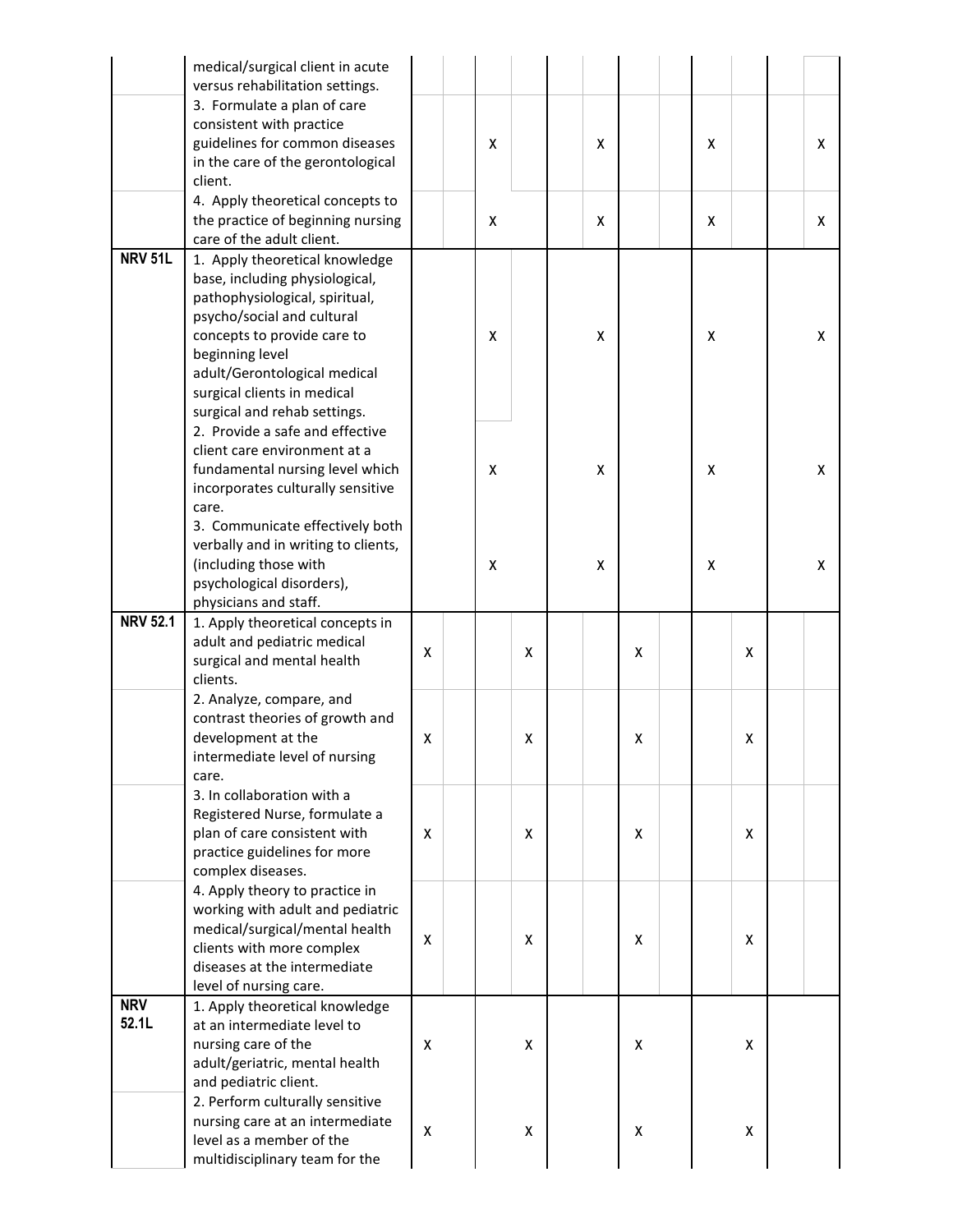|                     | adult/geriatric, mental health<br>and pediatric client.<br>3. Communicate effectively, both<br>verbally and in writing at an<br>intermediate level with clients<br>and staff in the adult/geriatric,<br>medical surgical, mental health,<br>and pediatric settings.         | X |   | x |   | x |   | X |   |  |
|---------------------|-----------------------------------------------------------------------------------------------------------------------------------------------------------------------------------------------------------------------------------------------------------------------------|---|---|---|---|---|---|---|---|--|
| <b>NRV 52.2</b>     | 1. Use previously learned<br>concepts in NRV 51 to the<br>nursing care of the normal and<br>at risk maternal child client.                                                                                                                                                  | X |   | X |   | X |   | X |   |  |
|                     | 2. Analyze, compare and<br>contrast the perinatal process to<br>identify abnormal signs and<br>symptoms involving each<br>perinatal stage of development.                                                                                                                   | X |   | X |   | x |   | X |   |  |
|                     | 3. Formulate a plan of care<br>consistent with practice<br>guidelines for a maternal child<br>client including more complex<br>disease states (in collaboration<br>with a Registered Nurse).                                                                                | X |   | X |   | X |   | X |   |  |
|                     | 4. Apply theory to practice to<br>describe and assess for potential<br>complications of the prenatal,<br>intrapartal and postpartal<br>periods with appropriate nursing<br>interventions for each.                                                                          | X |   | X |   | X |   | X |   |  |
| <b>NRV</b><br>52.2L | 1. Use the nursing process at a<br>higher intermediate level for the<br>maternal/child client in the<br>hospital setting in Labor and<br>Delivery, Newborn, Neonatal<br>Intensive Care Unit (NICU), and<br>Postpartum.                                                      | X |   | X |   | X |   | X |   |  |
|                     | 2. Perform nursing care at an<br>increasingly independent level<br>with moderate supervision as a<br>member of the multidisciplinary<br>team in Maternal Child Health.<br>3. Communicate effectively and                                                                    | X |   | X |   | X |   | X |   |  |
|                     | incorporate client teaching skills<br>at an increasingly independent<br>level with moderate supervision,<br>both verbally and in writing,<br>appropriate to the clients<br>(including those with<br>psychological disorders) and<br>staff in the maternal child<br>setting. | X |   | X |   | χ |   | X |   |  |
| <b>NRV 53</b>       | 1. Use previously learned<br>concepts and apply to the<br>analysis of the needs of clients<br>with unstable acute illness,<br>severe chronic illness and mental<br>health issues.                                                                                           |   | X |   | X |   | X |   | X |  |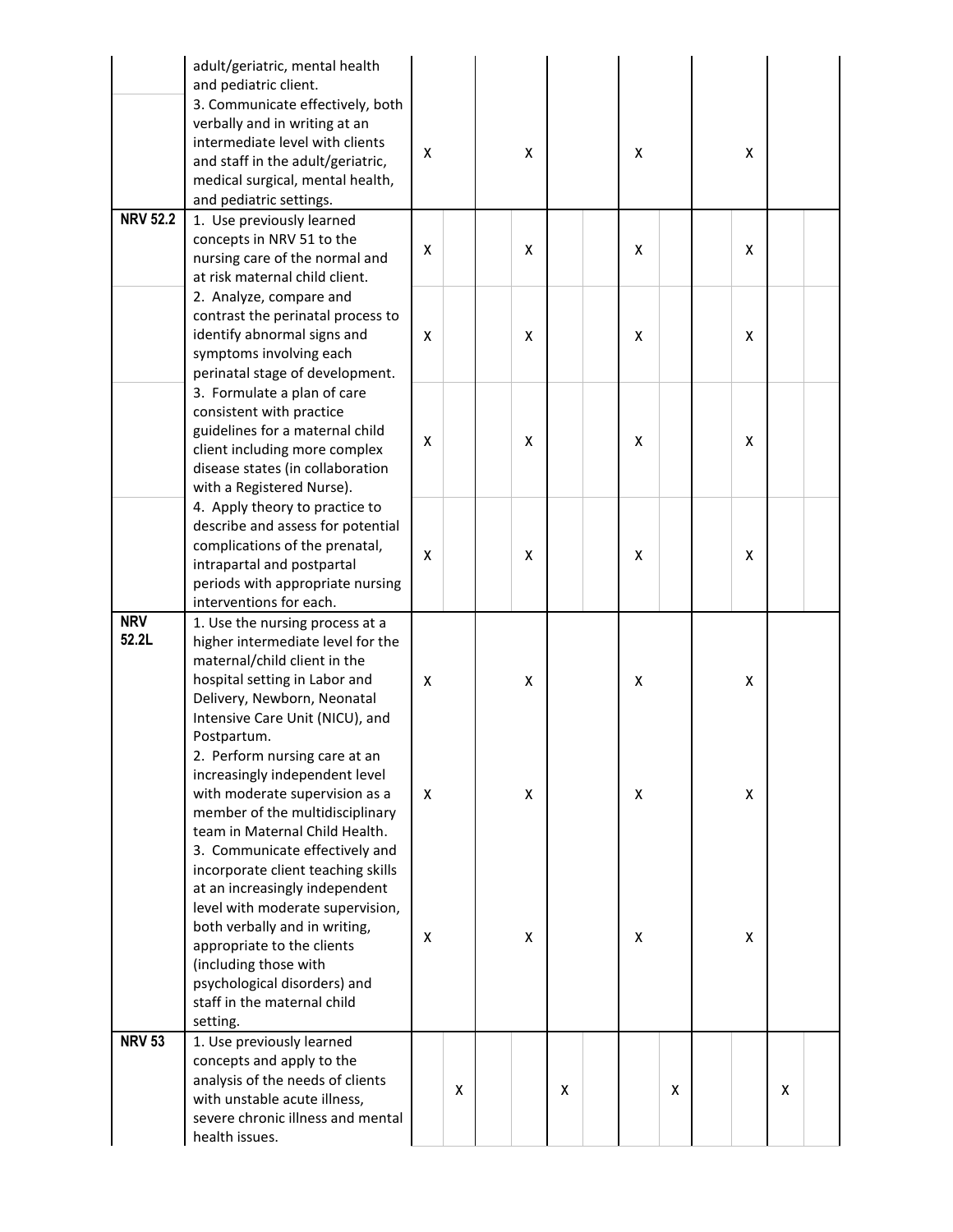|                | 2. Analyze, compare and<br>contrast, advanced clinical<br>syndromes, in adult medical<br>surgical and mental health<br>clients.                                                                                                                                                           | X |   | χ |   | X |   | X |   |
|----------------|-------------------------------------------------------------------------------------------------------------------------------------------------------------------------------------------------------------------------------------------------------------------------------------------|---|---|---|---|---|---|---|---|
|                | 3. In collaboration with the RN,<br>formulate a plan and<br>demonstrate skills related to<br>leadership, delegation, critical<br>thinking, problem solving and<br>decision making in community<br>health and in working with a<br>group of clients in team leading<br>in skilled nursing. | X |   | χ |   | X |   | X |   |
|                | 4. Apply theory to practice in<br>working with adult clients with<br>unstable acute illness and severe<br>chronic illness and mental health<br>clients in need of higher level<br>nursing care.                                                                                           | X |   | X |   | X |   | x |   |
| <b>NRV 53L</b> | 1. Apply theoretical knowledge<br>at an advanced level to nursing<br>care of the adult/geriatric,<br>mental health and pediatric<br>client.                                                                                                                                               | X |   | χ |   | X |   | X |   |
|                | 2. Perform culturally sensitive<br>nursing care at an advanced<br>level as a member of the<br>multidisciplinary team for the<br>adult/geriatric, mental health<br>and pediatric client.                                                                                                   | X |   | χ |   | X |   | X |   |
|                | 3. Communicate effectively, both<br>verbally and in writing at an<br>advanced level with clients and<br>staff in the team leading,<br>adult/geriatric, medical-surgical,<br>mental health, and pediatric<br>settings.                                                                     | χ |   | χ |   | X |   | X |   |
| <b>NRV 58A</b> | 1. Incorporate theoretical<br>principles from nursing<br>fundamentals course, NRV 51, to<br>demonstrate the planning and<br>implementation of fundamental<br>and basic medical surgical<br>nursing skills for adult and<br>gerontological clients.                                        |   | X |   | X |   | X |   | X |
|                | 2. Apply infection control<br>principles and standard<br>precautions to the<br>implementation of fundamental<br>and basic medical surgical<br>nursing skills.                                                                                                                             |   | x |   | X |   | X |   | x |
|                | 3. Demonstrate psychomotor<br>competency in the performance<br>of select fundamental and basic<br>medical surgical nursing skills for<br>the adult, mental health,                                                                                                                        |   | X |   | X |   | X |   | X |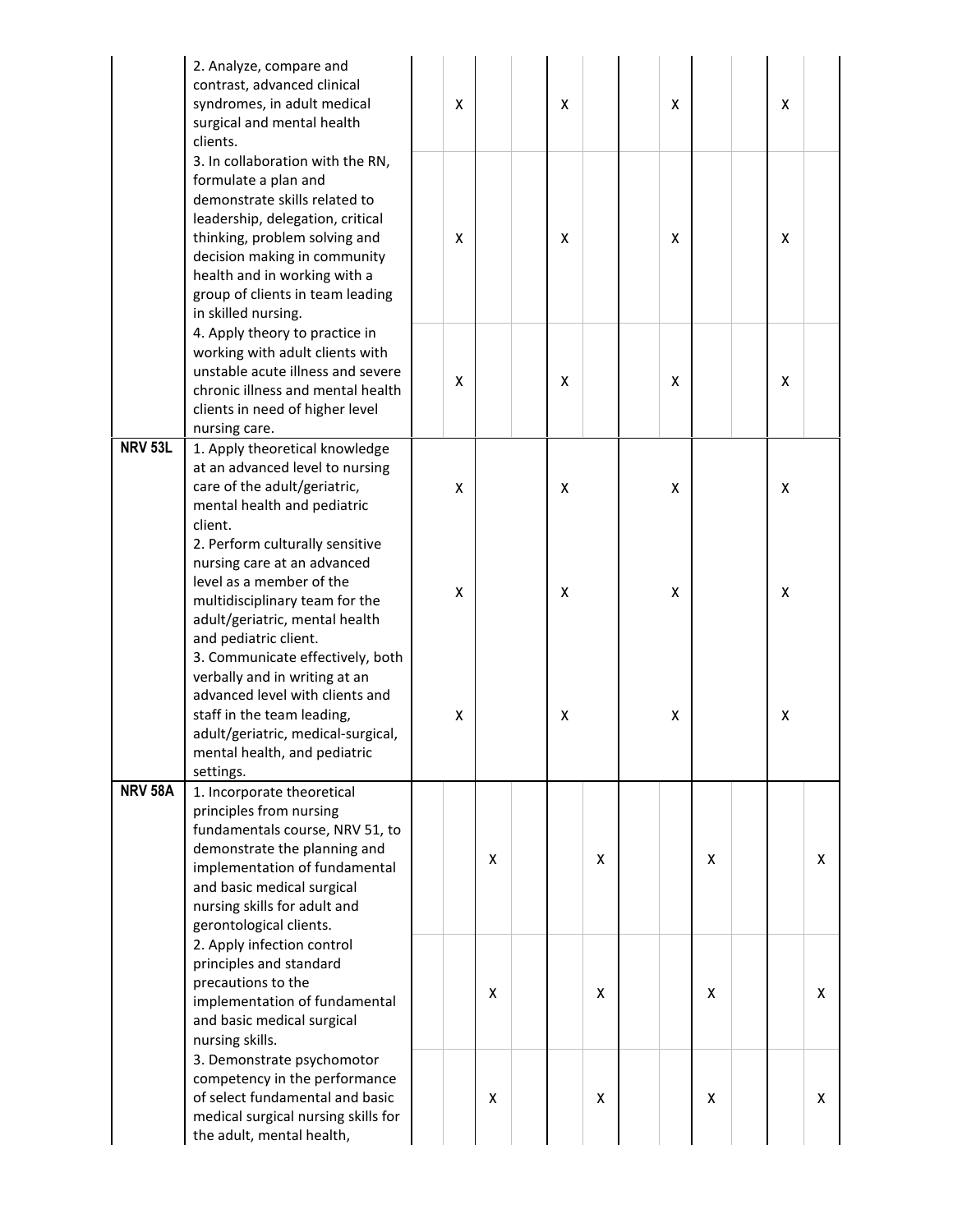|                | pediatric and maternal child                           |   |   |   |   |   |   |   |   |  |
|----------------|--------------------------------------------------------|---|---|---|---|---|---|---|---|--|
|                | client.                                                |   |   |   |   |   |   |   |   |  |
| <b>NRV 58B</b> | 1. Incorporate the theoretical                         |   |   |   |   |   |   |   |   |  |
|                | principles from intermediate                           |   |   |   |   |   |   |   |   |  |
|                | med-surg and maternal-child                            |   |   |   |   |   |   |   |   |  |
|                | nursing courses: NRV 51, NRV                           |   |   |   |   |   |   |   |   |  |
|                | 52.1 and NRV 52.2 to                                   |   |   |   |   |   |   |   |   |  |
|                | demonstrate the planning and                           | X |   | X |   | X |   | X |   |  |
|                | implementation of intermediate                         |   |   |   |   |   |   |   |   |  |
|                | skills for adult/gerontological,                       |   |   |   |   |   |   |   |   |  |
|                | pediatric and maternal-child                           |   |   |   |   |   |   |   |   |  |
|                | clients.                                               |   |   |   |   |   |   |   |   |  |
|                | 2. Apply infection control                             |   |   |   |   |   |   |   |   |  |
|                | principles and standard                                |   |   |   |   |   |   |   |   |  |
|                | precautions to the                                     |   |   |   |   |   |   |   |   |  |
|                | implementation of intermediate                         | x |   | x |   | X |   | X |   |  |
|                | nursing skills for the adult,                          |   |   |   |   |   |   |   |   |  |
|                | gerontological, pediatric, and                         |   |   |   |   |   |   |   |   |  |
|                | maternal-child client.                                 |   |   |   |   |   |   |   |   |  |
|                | 3. Demonstrate psychomotor                             |   |   |   |   |   |   |   |   |  |
|                | competency of select                                   |   |   |   |   |   |   |   |   |  |
|                | intermediate and more complex                          |   |   |   |   |   |   |   |   |  |
|                | nursing skills, including that of                      | X |   | X |   | x |   | X |   |  |
|                | mental health, for the                                 |   |   |   |   |   |   |   |   |  |
|                | adult/gerontolgical, pediatric                         |   |   |   |   |   |   |   |   |  |
| <b>NRV 58C</b> | and maternal child client.                             |   |   |   |   |   |   |   |   |  |
|                | 1. Incorporate theoretical<br>principles from advanced |   |   |   |   |   |   |   |   |  |
|                | medical surgical nursing and                           |   |   |   |   |   |   |   |   |  |
|                | concepts related to mental                             |   |   |   |   |   |   |   |   |  |
|                | health in NRV 53 as well as                            |   |   |   |   |   |   |   |   |  |
|                | concepts learned from NRV 51,                          |   |   |   |   |   |   |   |   |  |
|                | NRV 52.1 and NRV 52.2 to                               |   |   |   |   |   |   |   |   |  |
|                | demonstrate the planning and                           |   | X |   | X |   | X |   | X |  |
|                | implementation of more                                 |   |   |   |   |   |   |   |   |  |
|                | advanced medical surgical,                             |   |   |   |   |   |   |   |   |  |
|                | community-based healthcare                             |   |   |   |   |   |   |   |   |  |
|                | and team-leading skills for the                        |   |   |   |   |   |   |   |   |  |
|                | adult/geriatric and mental health                      |   |   |   |   |   |   |   |   |  |
|                | client.                                                |   |   |   |   |   |   |   |   |  |
|                | 2. Perform skills using team                           |   |   |   |   |   |   |   |   |  |
|                | approach with professional                             |   | X |   | X |   | X |   | x |  |
|                | behavior and accountability.                           |   |   |   |   |   |   |   |   |  |
|                | 3. Apply infection control                             |   |   |   |   |   |   |   |   |  |
|                | principles and standard                                |   |   |   |   |   |   |   |   |  |
|                | precautions in the                                     |   |   |   |   |   |   |   |   |  |
|                | implementation of advanced                             |   | X |   | X |   | X |   | X |  |
|                | nursing skills for the                                 |   |   |   |   |   |   |   |   |  |
|                | adult/geriatric and mental health                      |   |   |   |   |   |   |   |   |  |
|                | client.                                                |   |   |   |   |   |   |   |   |  |
|                | 4. Demonstrate psychomotor                             |   |   |   |   |   |   |   |   |  |
|                | competency with more                                   |   |   |   |   |   |   |   |   |  |
|                | advanced complex nursing skills                        |   | X |   | X |   | X |   | X |  |
|                | for the adult/geriatric and                            |   |   |   |   |   |   |   |   |  |
|                | mental health client.                                  |   |   |   |   |   |   |   |   |  |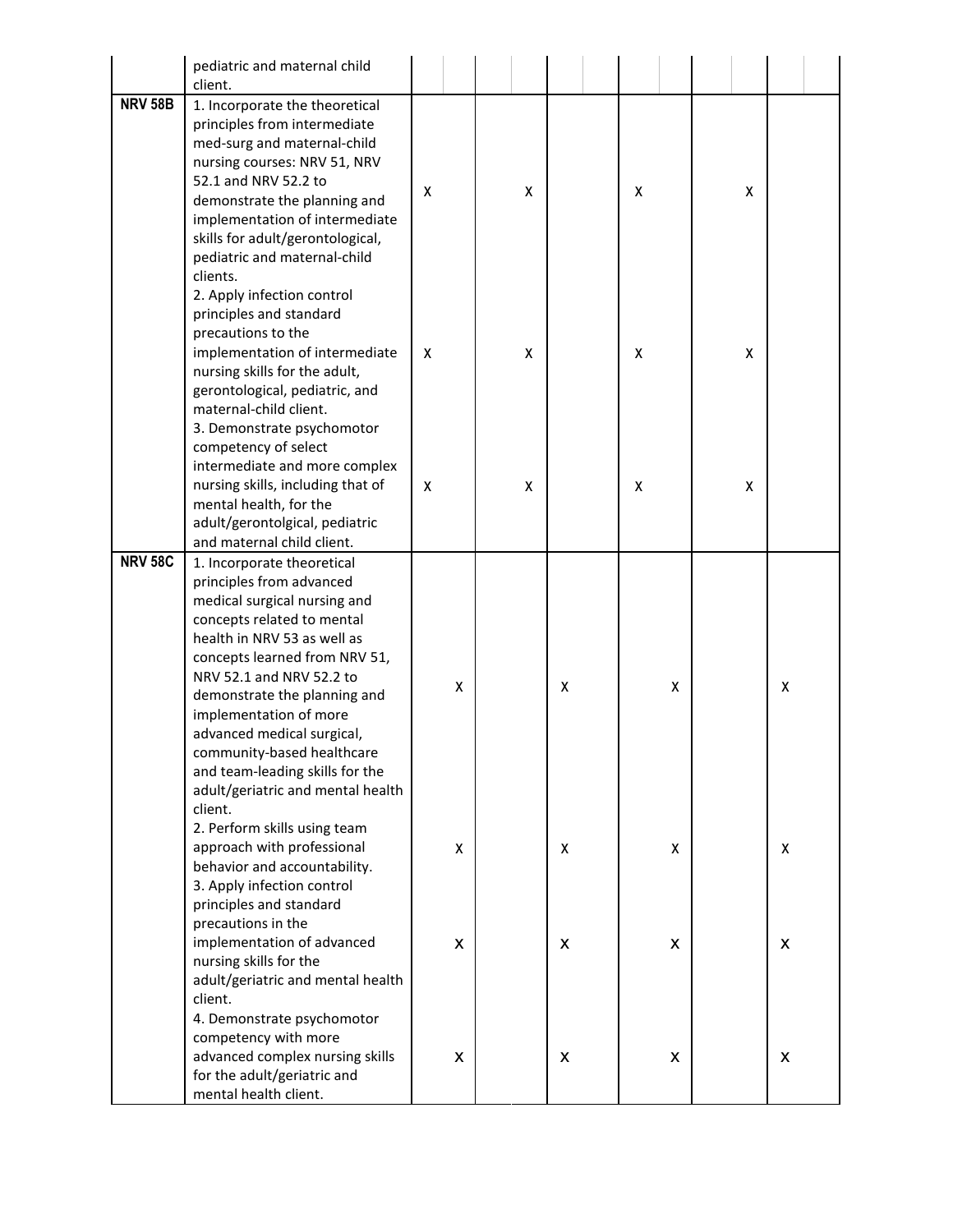# 4.1b Program Student Learning Outcomes Assessment

The VN program has completed SLOs assessment and will continue to assess on a 6 year cycle.

# 4.1c Student Learning Outcomes Reporting

| <b>Type</b> | <b>Name</b>                    | <b>Student</b>                          | <b>Assessment</b>       | Change           |
|-------------|--------------------------------|-----------------------------------------|-------------------------|------------------|
|             |                                | <b>Assessment</b><br><b>Implemented</b> | <b>Results Analyzed</b> | Implemented      |
| Course      | NRV 51 Fundamentals of Nursing | Summer 2016                             | Spring 2011             | <b>Fall 2009</b> |
| Course      | NRV 51L                        | Fall 2010                               | Spring 2011             | <b>Fall 2009</b> |
| Course      | <b>NRV 58A</b>                 | Fall 2010                               | Spring 2011             | <b>Fall 2009</b> |
| Course      | <b>NRV 52.1</b>                | Fall 2010                               | Spring 2011             | <b>Fall 2009</b> |
| Course      | <b>NRV 52.1L</b>               | Fall 2011                               | Spring 2011             | <b>Fall 2009</b> |
| Course      | <b>NRV 52.2</b>                | Fall 2010                               | Spring 2011             | <b>Fall 2009</b> |
| Course      | <b>NRV 52.2L</b>               | Fall 2010                               | Spring 2011             | <b>Fall 2009</b> |
| Course      | <b>NRV 58B</b>                 | Fall 2010                               | Spring 2011             | <b>Fall 2009</b> |
| Course      | <b>NRV 53</b>                  | Fall 2010                               | Spring 2011             | <b>Fall 2009</b> |
| Course      | NRV 53L                        | Fall 2010                               | Spring 2011             | <b>Fall 2009</b> |
| Course      | <b>NRV 58C</b>                 | Fall 2010                               | Spring 2011             | <b>Fall 2009</b> |

# 4.2a Key Courses or Services that address Institutional Outcomes

| <b>Course/Service</b>     | 1a                               | 1 <sub>b</sub>   | 1c                   | Za               | 2 <sub>b</sub> | 2c               | 2d                     | Зa                              | 3 <sub>b</sub>        | 4a                   | 4 <sub>b</sub>    |            | ba                | op                         | 6c                       |            |
|---------------------------|----------------------------------|------------------|----------------------|------------------|----------------|------------------|------------------------|---------------------------------|-----------------------|----------------------|-------------------|------------|-------------------|----------------------------|--------------------------|------------|
| VN<br>rogram<br>Ρr<br>all | $ -$<br>$\overline{\phantom{a}}$ | $-$<br>$\lambda$ | $-$<br>$\rightarrow$ | $-$<br>$\lambda$ | $-$<br>. .     | $-$<br>$\lambda$ | $ -$<br>$\overline{ }$ | - -<br>$\overline{\phantom{a}}$ | $-$<br>$\overline{ }$ | $-$<br>$\rightarrow$ | $ -$<br>$\lambda$ | $-$<br>. . | $ -$<br>$\lambda$ | <b>x</b><br>$\overline{ }$ | $\overline{\phantom{a}}$ | - 7<br>. . |
| courses                   |                                  |                  |                      |                  |                |                  |                        |                                 |                       |                      |                   |            |                   |                            |                          |            |

# 4.2b Narrative (Optional)

# 5.0 Performance Measures

Statistcs from BVNPT: http://www.bvnpt.ca.gov/education/vn\_stats.shtml

| 2006     |          | 2007     |        | 2008     |        |          | 2009   |
|----------|----------|----------|--------|----------|--------|----------|--------|
| # Tested | $%$ Pass | # Tested | % Pass | # Tested | % Pass | # Tested | % Pass |
| 45       | 91%      | 22       | 100%   | 18       | 100%   | 30       | 60%    |

| 2010     |        | 2011     |        | 2013           |                                | 2014     |        |  |
|----------|--------|----------|--------|----------------|--------------------------------|----------|--------|--|
| # Tested | % Pass | # Tested | % Pass | # Tested       | % Pass                         | # Tested | % Pass |  |
| 23       | 100    | 23       | 100%   | 22/1<br>repeat | 96%<br>after<br>repeat<br>100% | 15       | 100%   |  |

Statistics from BVNPT:

https://bvnpt.ca.gov/pdf/vn\_pass\_rates.pdf

|          | 2015   |        | 2016 | 2017             |        |          | 2018   |
|----------|--------|--------|------|------------------|--------|----------|--------|
| # Tested | % Pass | Tested |      | % Pass $#Tested$ | % Pass | # Tested | % Pass |
| 22       | 100    | 29     | 97%  |                  | N/A    | 24       | 92%    |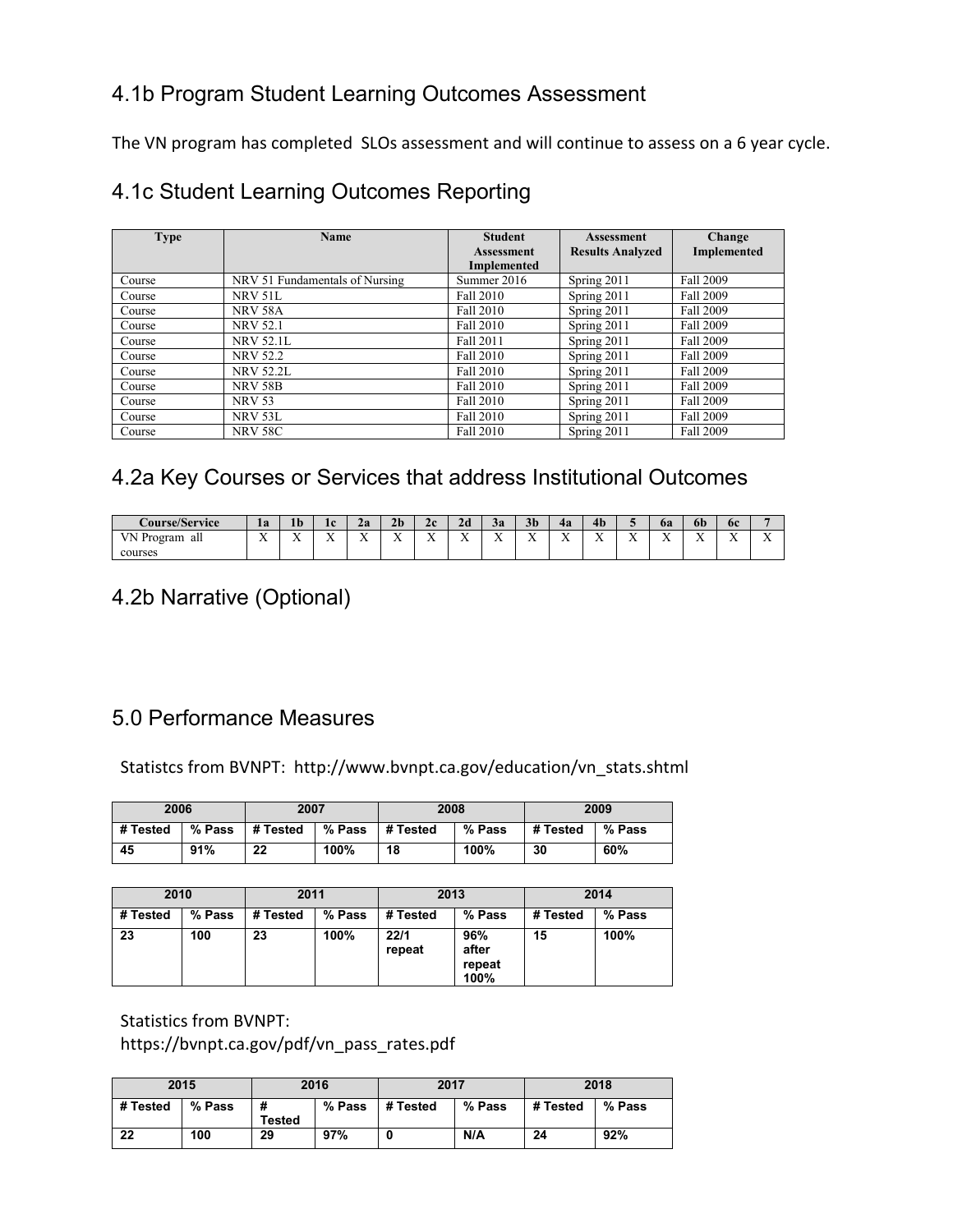### 5.1 Effective Class Schedule: Course Offerings, Times, Locations, and Delivery Modes (annual)

The VN program has an effective class schedule.

Our students have classes on Monday 8-4 and Tuesday 8-12, skills lab on Tuesdays from 1-4 and 18 hours of clinical per week on Wed, Thursday, Friday, Saturday or Sunday, day or evening shifts. All students have the opportunity to work weekends or evenings in the program to better prepare them for reality in the work world. Classes are all taught on the Santa Rosa Campus.

In July 2008 our part time VN program was cancelled due to lack of funding, budget and staffing. 4 cohorts of classes benefitted from the part time/extended schedule. These students are now all competing for the full time program which has 30 openings.

The full-time program admits only once every 3 semesters. There are generally 3-4 applicants for each available seat and selection is made from the pool of qualified applicants who meet minimum requirements from a randomized number assigned by our institutional research department. The part time program is in inactive status. With funding and staffing, this program can be restarted in the future.

All students completing the SRJC VN program are finding gainful employment in Sonoma County and beyond. Salaries range is \$40,000-\$60,000/year; employment is found in skilled nursing facilities, MD offices, home health, correctional institutions and other health care agencies. Local employers have stated: "We favor VNs from the SRJC VN Program because they consistently demonstrate excellent clinical and critical thinking skills."

# Nursing Vocational - FY 2017-18 (plus current FY Summer and Fall)

#### **5.1 Student Headcounts** The number of students enrolled in each Discipline at first census (duplicated headcount).

#### **Santa Rosa Campus**

| <b>Discipline</b>     | X2015 | F2015    | <b>S2016</b> | X2016 | F2016               | S2017    | X2017 | F2017      | S2018 |
|-----------------------|-------|----------|--------------|-------|---------------------|----------|-------|------------|-------|
| Nursing<br>Vocational |       | $\Omega$ | 58           |       | $\sim$ $\sim$<br>υU | n.<br>ŌΙ |       | $ -$<br>ےر |       |

#### **Petaluma Campus** (Includes Rohnert Park and Sonoma)

| ___                   |       |       |       |       |       |       |       |       |       |
|-----------------------|-------|-------|-------|-------|-------|-------|-------|-------|-------|
| <b>Discipline</b>     | X2015 | F2015 | S2016 | X2016 | F2016 | S2017 | X2017 | F2017 | S2018 |
| Vocational<br>Nursing |       |       |       |       |       |       |       |       |       |

#### **Other Locations** (Includes the PSTC, Windsor, and other locations)

| <b>Discipline</b>     | X2015 | F2015                | S2016  | X2016 | F2016 | S2017   | X2017 | F2017   | S2018 |
|-----------------------|-------|----------------------|--------|-------|-------|---------|-------|---------|-------|
| Nursing<br>Vocational |       | $\overline{r}$<br>эa | $\sim$ |       | 28    | -<br>54 |       | -<br>-- |       |

| <b>Discipline</b>            | X2015 | F2015 | S2016          | X2016 | F2016 | S2017      | X2017 | F2017 | S2018 |
|------------------------------|-------|-------|----------------|-------|-------|------------|-------|-------|-------|
| <b>Nursing</b><br>Vocational |       | 145   | $\Omega$<br>٥, |       | ٥۵    | ם כו<br>∸∽ |       | 76    |       |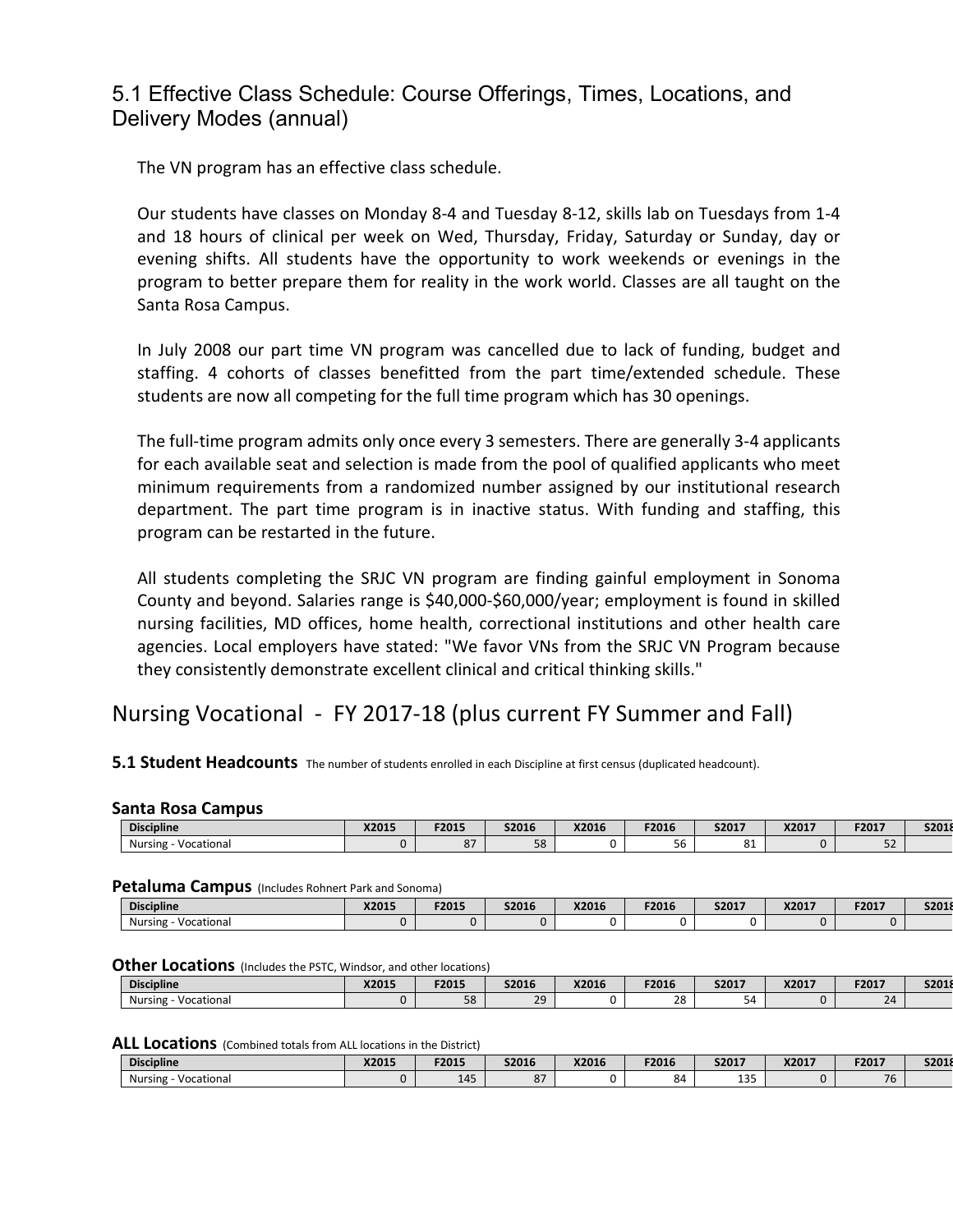### 5.2a Enrollment Efficiency

The VN program has 100% enrollment efficiency. We admit 30 students. Qualified applicants on the alternate list are admitted, if slots become available, until the first day of class. There is a mandatory orientation during finals week the semester previous to entry. The current cohort has a low attrition rate in this first semester; 30 students were admitted and 29 remain. There has been a higher attrition rate in past cohorts in part because of transfers to the RN program.

# Nursing Vocational - FY 2017-18 (plus current FY Summer and Fall)

#### **5.2a Enrollment Efficiency** The percentage of seats filled in each Discipline at first census based on class limit (not room size).

#### **Santa Rosa Campus**

| <b>Discipline</b>     | X2015   | F2015 | S2016 | X2016   | F2016              | S2017 | X2017 | F2017 | S2018 |
|-----------------------|---------|-------|-------|---------|--------------------|-------|-------|-------|-------|
| Vocational<br>Nursing | $0.0\%$ | J5.6% | 95.1% | $0.0\%$ | ٩R<br>2%<br>JJ.J/0 | 90.0% | 0.0%  | 86.7% | 96.   |

#### **Petaluma Campus** (Includes Rohnert Park and Sonoma)

| <b>Discipline</b>     | X2015         | F2015   | S2016 | X2016   | F2016   | S2017   | X201 | F2017 | S2018 |
|-----------------------|---------------|---------|-------|---------|---------|---------|------|-------|-------|
| Vocational<br>Nursing | 0.001<br>U.U% | $0.0\%$ | 0.0%  | $0.0\%$ | $0.0\%$ | $0.0\%$ | 0.0% | 0.0%  | v.,   |

#### **Other Locations** (Includes the PSTC, Windsor, and other locations)

| <b>Discipline</b>     | X2015   | F2015 | S2016 | X2016   | F2016           | S2017 | X201 | F2017 | S2018 |
|-----------------------|---------|-------|-------|---------|-----------------|-------|------|-------|-------|
| Nursing<br>Vocational | $0.0\%$ | 96.7% | 96.7% | $0.0\%$ | Q3 30.<br>93.3% | 90.0% | 0.0% | 86.7% | 96.   |

| <b>Discipline</b>                             | X2015   | F2015 | <b>S2016</b> | X2016   | F2016 | S2017 | X2017 | F2017 | S2018 |
|-----------------------------------------------|---------|-------|--------------|---------|-------|-------|-------|-------|-------|
| <b>Nursing</b><br>$\sim$ $\sim$<br>Vocational | $0.0\%$ | 96.0% | $35.6\%$     | $0.0\%$ | 93.3% | 90.0% | 0.0%  | 86.7% | 96.   |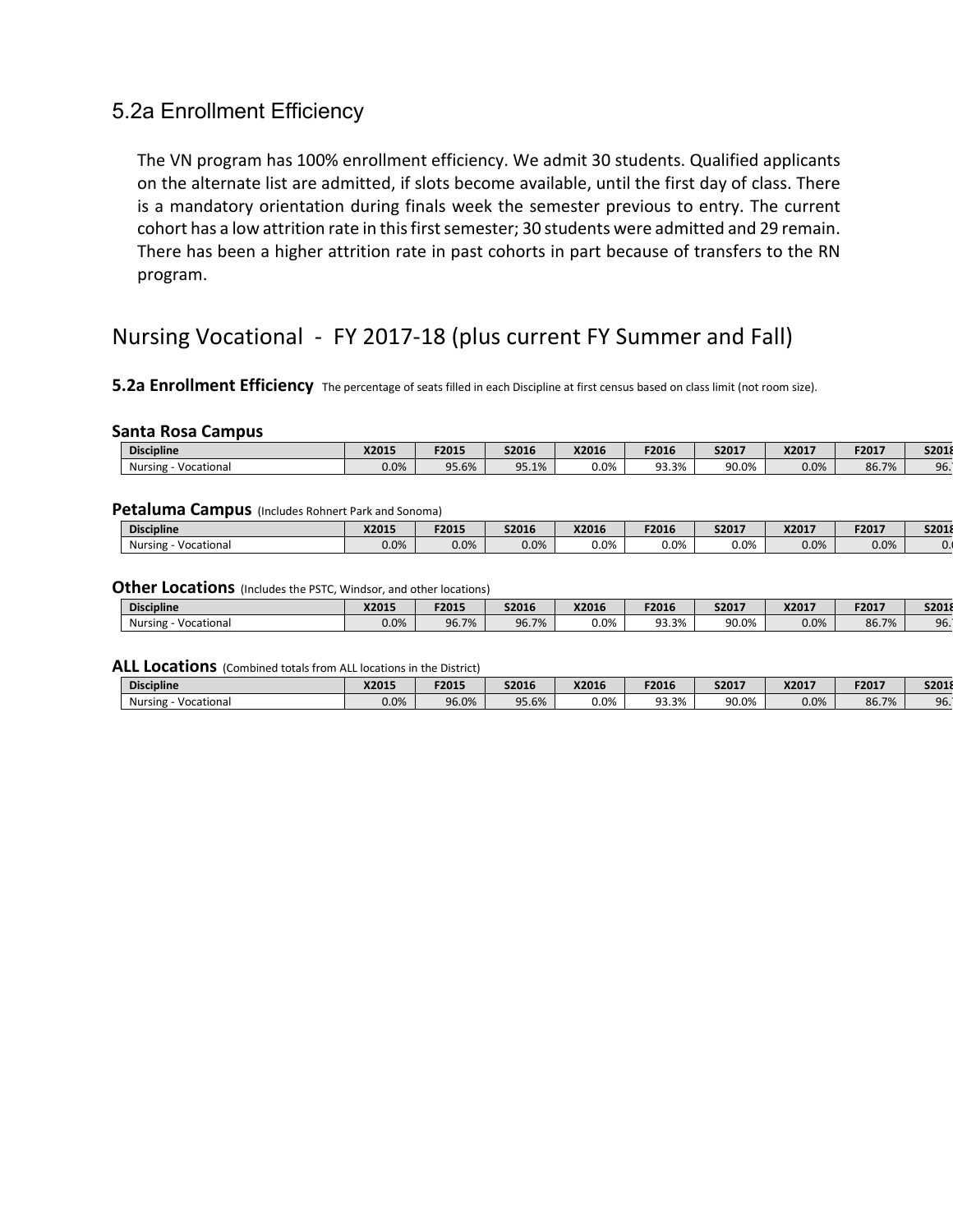### 5.2b Average Class Size

The VN program admits 30 students every third semester.

# Nursing Vocational - FY 2017-18 (plus current FY Summer and Fall)

#### **5.2b Average Class Size** The average class size in each Discipline at first census (excludes cancelled classes).

#### **Santa Rosa Campus**

| <b>Discipline</b>                             | X2015 | F2015 | S2016       | X2016 | F2016 | S2017       | X2017 | <b>E2017</b><br>2017 - | S2018 |
|-----------------------------------------------|-------|-------|-------------|-------|-------|-------------|-------|------------------------|-------|
| $\sim$ $\sim$<br>Vocational<br><b>Nursing</b> | 0.0   | 29.0  | 201<br>29.U | 0.0   | 28.0  | 270<br>27.U | 0.0   | $\sim$<br>26.U         |       |

#### **Petaluma Campus** (Includes Rohnert Park and Sonoma)

| <b>Discipline</b>                             | V201F<br>82013 | F2015 | S2016 | X2016 | F2016 | S2017 | X2017 | F2017         | 0.2016<br><b>SZUIF</b> |
|-----------------------------------------------|----------------|-------|-------|-------|-------|-------|-------|---------------|------------------------|
| $\sim$ $\sim$<br><b>Nursing</b><br>Vocational | v.v            | 0.0   | v.v   | 0.0   | 0.0   | v.v   | 0.0   | $\sim$<br>v.v |                        |

#### **Other Locations** (Includes the PSTC, Windsor, and other locations)

| <b>Discipline</b>     | X2015 | F2015 | S2016       | X2016         | F2016 | S2017       | X2017 | <b>E2017</b><br>, בטבי | 0.2016<br><b>22018</b> |
|-----------------------|-------|-------|-------------|---------------|-------|-------------|-------|------------------------|------------------------|
| Vocational<br>Nursing | 0.0   | 29.0  | 200<br>29.U | $\sim$<br>v.u | 28.0  | 270<br>27.U | 0.0   | $\sim$<br>26.U         |                        |

| <b>Discipline</b>     | X2015 | F2015       | S2016       | X2016 | F2016 | S2017                  | X2017 | F2017          | 0.2016<br><b>22018</b> |
|-----------------------|-------|-------------|-------------|-------|-------|------------------------|-------|----------------|------------------------|
| Vocational<br>Nursing | 0.0   | 200<br>29.U | 200<br>25.U | v.v   | 28.0  | $\sim$ $\sim$<br>ت ، ـ | 0.0   | $\sim$<br>26.U | ~                      |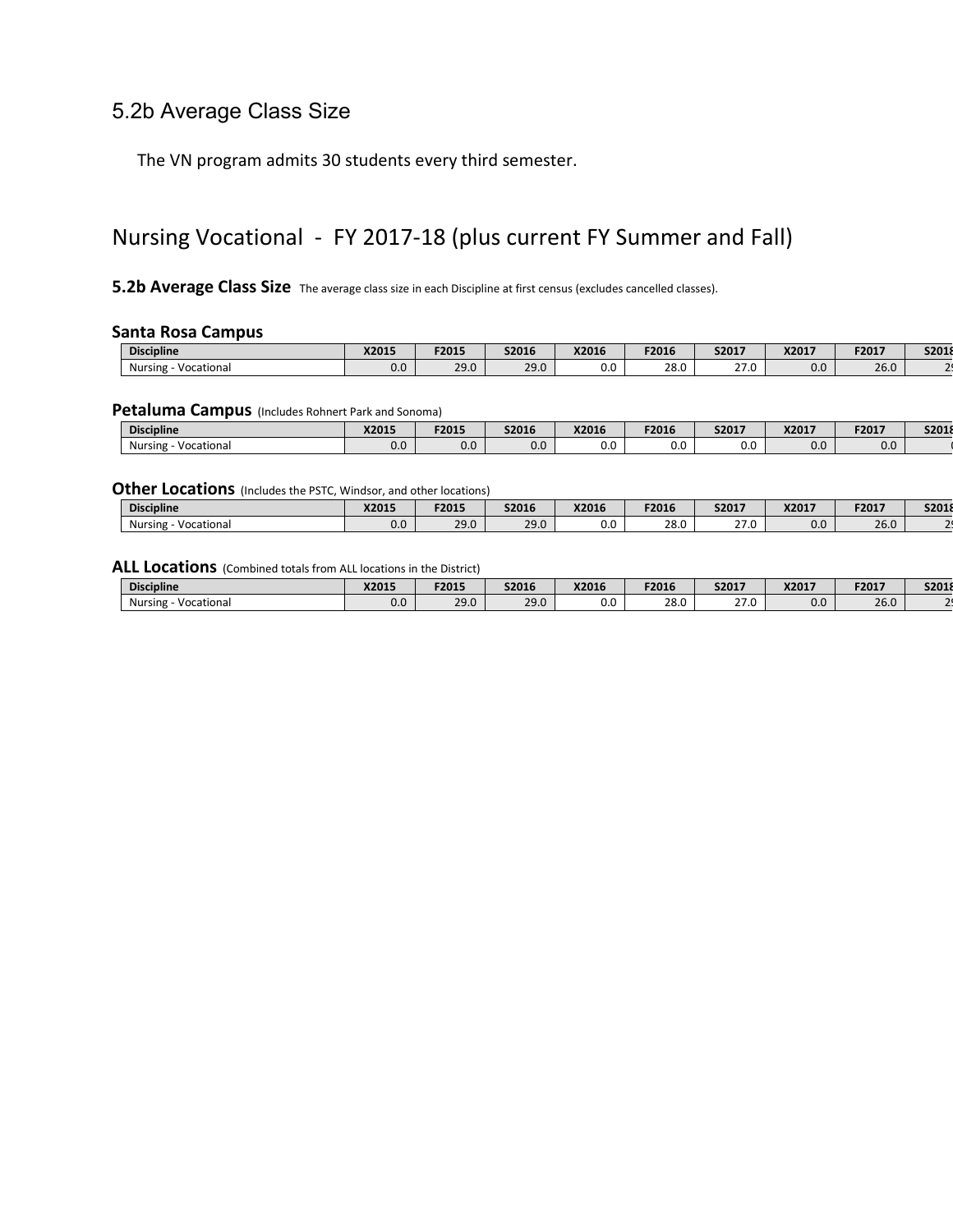### 5.3 Instructional Productivity

The VN program has 2 full time faculty and 8-10 adjunct faculty. All faculty work varied hours based on clinical assignments and outside clinical committments. It continues to be challenging to recruit qualified instructors. Nurses who work in the community setting earn far greater salaries than the district can provide.

# Nursing Vocational - FY 2017-18 (plus current FY Summer and Fall)

**5.3 Instructional Productivity** The ratio of Full-Time Equivalent Students (FTES) to Full-Time Equivalent Faculty (FTEF) in each Discipline at first census.

#### **Santa Rosa Campus**

| Vocational<br><b>Nursing</b> |             | X2015 | F2015      | S2016 | X2016 | F2016 | S2017 | X2017 | F2017 | S2018   |
|------------------------------|-------------|-------|------------|-------|-------|-------|-------|-------|-------|---------|
|                              | <b>FTES</b> | 0.00  | 12.57      | 9.06  | 0.00  | 10.27 | 11.70 | 0.00  | 7.92  | 10.6    |
|                              | <b>FTEF</b> | 0.00  | 12<br>1.15 | 0.95  | 0.00  | 1.06  | 1.38  | 0.00  | 0.65  | <b></b> |
|                              | Ratio       | 0.00  | 11.14      | 9.54  | 0.00  | 9.66  | 8.45  | 0.00  | 12.22 | 9.6     |

#### **Petaluma Campus** (Includes Rohnert Park and Sonoma)

| <b>Nursing - Vocational</b> |             | X2015             | F2015 | S2016             | X2016 | F2016 | S2017 | X2017 | F2017             | S2018 |
|-----------------------------|-------------|-------------------|-------|-------------------|-------|-------|-------|-------|-------------------|-------|
|                             | <b>FTES</b> | 0.00 <sub>1</sub> | 0.00  | 0.00 <sub>1</sub> | 0.00  | 0.00  | 0.00  | 0.00  | 0.00 <sub>1</sub> | 0.0   |
|                             | <b>FTEF</b> | 0.00 <sub>1</sub> | 0.00  | 0.00 <sub>1</sub> | 0.00  | 0.00  | 0.00  | 0.00  | 0.00              | 0.0   |
|                             | Ratio       | 0.00              | 0.00  | 0.00              | 0.00  | 0.00  | 0.00  | 0.00  | 0.00              | 0.0   |

#### **Other Locations** (Includes the PSTC, Windsor, and other locations)

| <b>Nursing - Vocational</b> |             | X2015 | F2015 | S2016 | X2016 | F2016 | S2017 | X2017 | F2017 | S2018                     |
|-----------------------------|-------------|-------|-------|-------|-------|-------|-------|-------|-------|---------------------------|
|                             | <b>FTES</b> | 0.00  | 17.40 | 17.88 | 0.00  | 16.80 | 16.20 | 0.00  | 15.28 | 17 <sub>l</sub><br>$+1.4$ |
|                             | <b>FTEF</b> | 0.00  | 2.80  | 3.08  | 0.00  | 2.74  | 3.34  | 0.00  | 2.80  | ے ۔ د                     |
|                             | Ratio       | 0.00  | 6.22  | 5.81  | 0.00  | 6.14  | 4.84  | 0.00  | 5.45  | 5.4                       |

| <b>Nursing - Vocational</b> |             | X2015             | F2015 | S2016 | X2016 | F2016         | S2017 | X2017 | F2017 | S2018 |
|-----------------------------|-------------|-------------------|-------|-------|-------|---------------|-------|-------|-------|-------|
|                             | <b>FTES</b> | 0.00              | 29.97 | 26.94 | 0.00  | 27.07<br>27.U | 27.90 | 0.00  | 23.21 | 28.0  |
|                             | <b>FTEF</b> | 0.00 <sub>1</sub> | 3.93  | 4.03  | 0.00  | 3.80          | 4.73  | 0.00  | 3.45  | 4.1   |
|                             | Ratio       | 0.00              | 7.63  | 6.69  | 0.00  | 7.13          | 5.90  | 0.00  | 6.72  | 6.5   |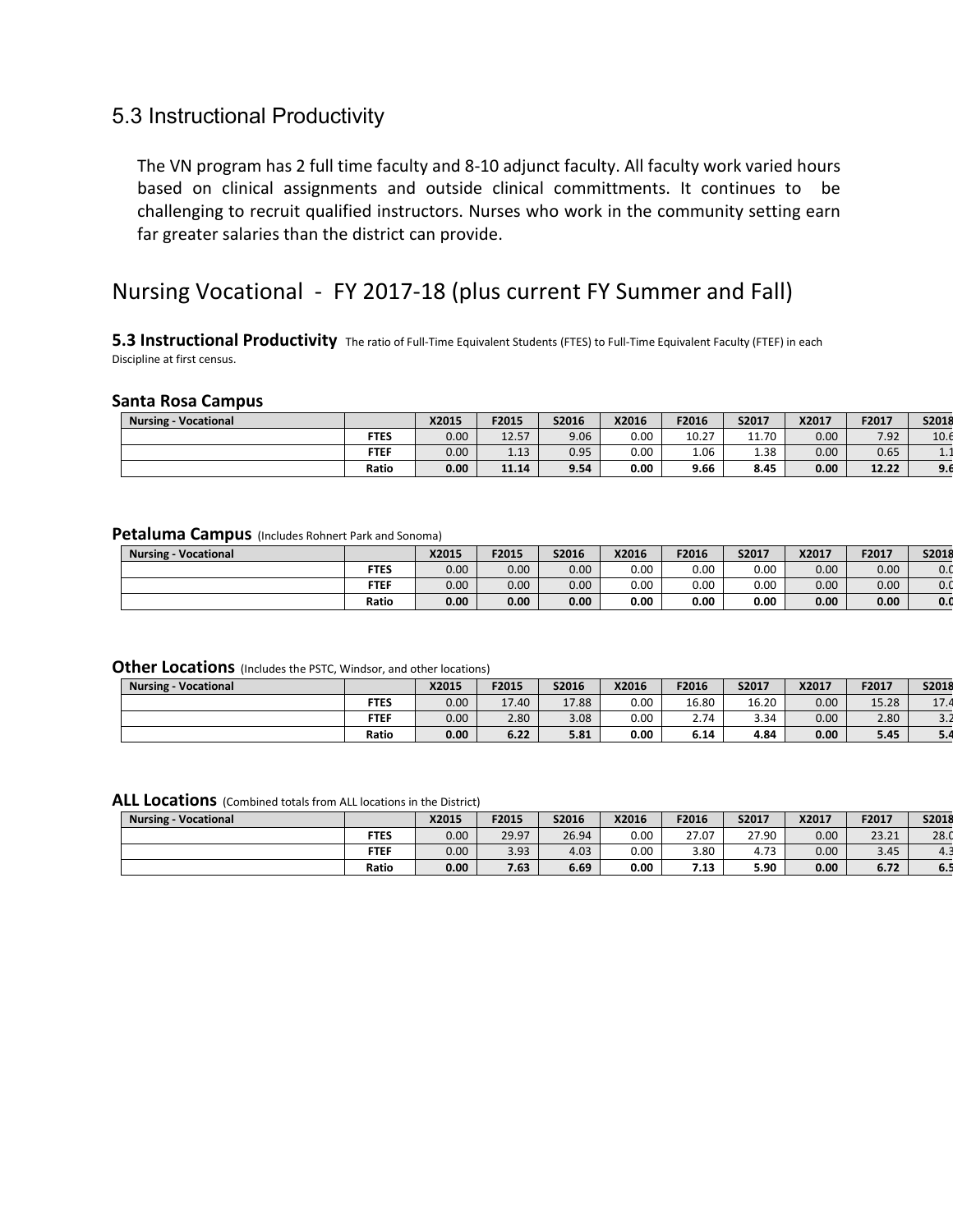### 5.4 Curriculum Currency

The VN curriculum was reviewed and approved in Spring 2016. There are plans to do another comprehensive review in 2020.

### 5.5 Successful Program Completion

VN students completing the required 3-semester course continue on to take the NCLEX-PN examination. The current cohort completes the program May 2016 - 30 students were admitted and 29 will graduate.

# Nursing Vocational - FY 2014-15 (plus current FY Summer and Fall)

**5.6b Successful Course Completion** The percentage of students receiving a grade of A,B,C, or CR in each Discipline (duplicated headcount).

#### **Santa Rosa Campus**

| <b>Discipline</b>     | X2012   | F2012 | S2013  | X2013   | F2013 | S2014            | X2014 | F2014  | S2015 |
|-----------------------|---------|-------|--------|---------|-------|------------------|-------|--------|-------|
| Vocational<br>Nursing | $0.0\%$ | 96.0% | 100.0% | $0.0\%$ | 88.5% | 5.7%<br>$\Omega$ | 0.0%  | 100.0% | 96.   |

#### **Petaluma Campus** (Includes Rohnert Park and Sonoma)

| <b>Discipline</b>     | X2012 | F2012   | S2013 | X2013   | F2013   | S2014   | X2014 | F2014 | S2015 |
|-----------------------|-------|---------|-------|---------|---------|---------|-------|-------|-------|
| Nursing<br>Vocational | 0.0%  | $0.0\%$ | 0.0%  | $0.0\%$ | $0.0\%$ | $0.0\%$ | 0.0%  | 0.0%  | v.    |

#### **Other Locations** (Includes the PSTC, Windsor, and other locations)

| ------                |         |        |              |         |       |       |       |        |       |
|-----------------------|---------|--------|--------------|---------|-------|-------|-------|--------|-------|
| <b>Discipline</b>     | X2012   | F2012  | <b>S2013</b> | X2013   | F2013 | S2014 | X2014 | F2014  | S2015 |
| Vocational<br>Nursing | $0.0\%$ | 100.0% | 100.0%       | $0.0\%$ | 88.5% | 95.7% | 0.0%  | 100.0% | 96.   |

|                       | - - -   |         |        |         |       |                     |       |        |       |
|-----------------------|---------|---------|--------|---------|-------|---------------------|-------|--------|-------|
| <b>Discipline</b>     | X2012   | F2012   | S2013  | X2013   | F2013 | S2014               | X2014 | F2014  | S2015 |
| Vocational<br>Nursing | $0.0\%$ | $1.6\%$ | 100.0% | $0.0\%$ | 88.5% | $5.7\%$<br>$\Omega$ | 0.0%  | 100.0% | 96.   |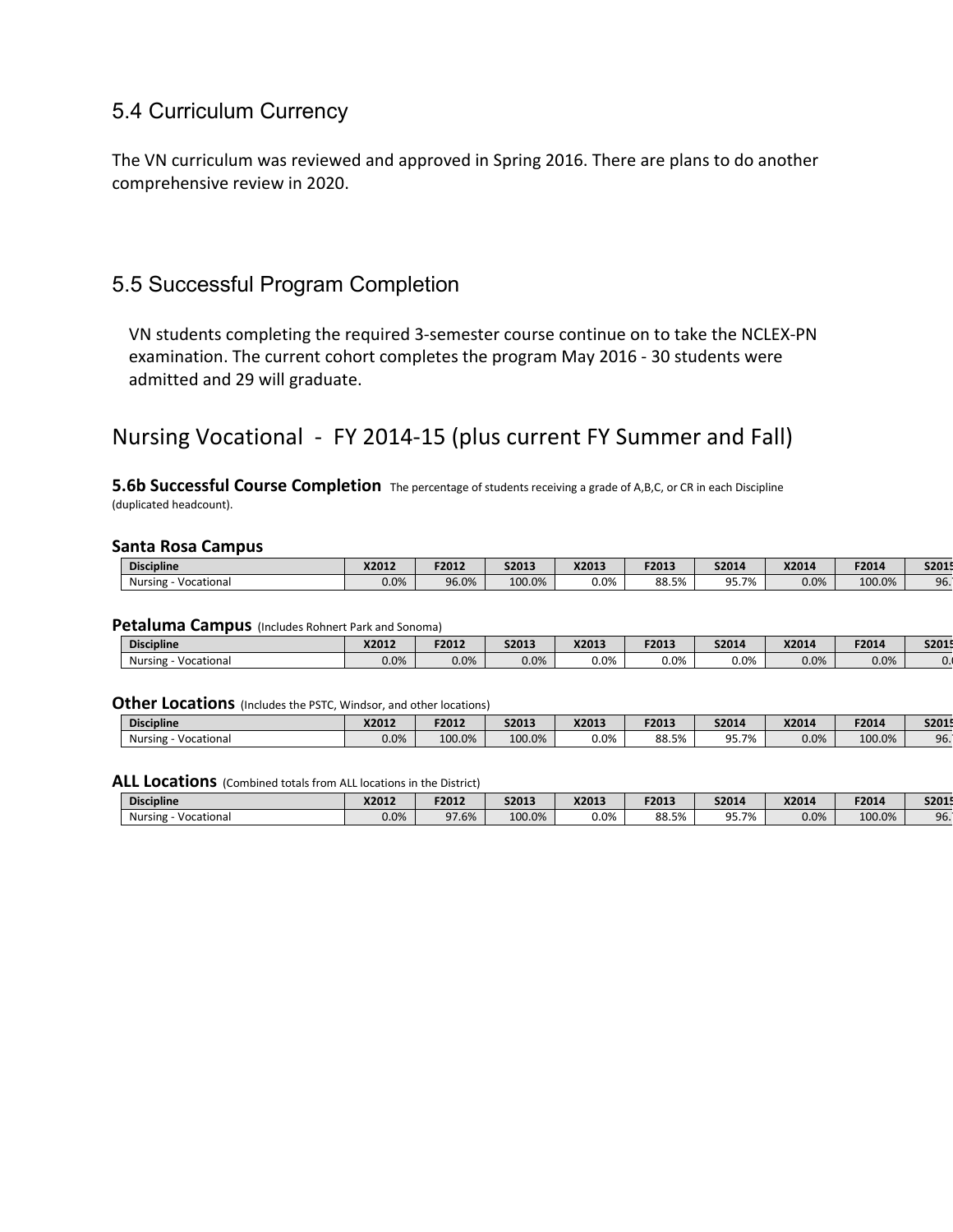### 5.6 Student Success

Students in the VN program must maintain a average of 75% or above to remain in the program.

# Nursing Vocational - FY 2017-18 (plus current FY Summer and Fall)

**5.6a Retention** The percentage of students receiving a grade of A,B,C,D,CR, or I in each Discipline (duplicated headcount).

#### **Santa Rosa Campus**

| <b>Discipline</b>       | X2015   | F2015  | S2016  | X2016   | F2016 | S2017 | X2017 | F2017 | S2018 |
|-------------------------|---------|--------|--------|---------|-------|-------|-------|-------|-------|
| Nursing -<br>Vocational | $0.0\%$ | 100.0% | 100.0% | $0.0\%$ | 92.9% | 96.3% | 0.0%  | 92.3% | 86.   |

#### **Petaluma Campus** (Includes Rohnert Park and Sonoma)

| <b>Discipline</b>                      | X2015   | F2015   | S2016 | X2016   | F2016   | S2017   | X2017 | F2017 | S2018 |
|----------------------------------------|---------|---------|-------|---------|---------|---------|-------|-------|-------|
| $\sim$ $\sim$<br>Vocational<br>Nursing | $0.0\%$ | $0.0\%$ | 0.0%  | $0.0\%$ | $0.0\%$ | $0.0\%$ | 0.0%  | 0.0%  | v.    |

#### **Other Locations** (Includes the PSTC, Windsor, and other locations)

| - - - - - - -<br>.<br>-------------------- |         |        |        |         |       |       |       |       |       |
|--------------------------------------------|---------|--------|--------|---------|-------|-------|-------|-------|-------|
| <b>Discipline</b>                          | X2015   | F2015  | S2016  | X2016   | F2016 | S2017 | X2017 | F2017 | S2018 |
| <b>Nursing</b><br>Vocational               | $0.0\%$ | 100.0% | 100.0% | $0.0\%$ | 92.9% | 96.3% | 0.0%  | 92.3% | 86.   |

| <b>Discipline</b>     | X2015   | F2015  | S2016  | X2016   | F2016          | S2017 | X201 | F2017 | S2018 |
|-----------------------|---------|--------|--------|---------|----------------|-------|------|-------|-------|
| Vocational<br>Nursing | $0.0\%$ | 100.0% | 100.0% | $0.0\%$ | 92.9%<br>92.9% | 96.3% | 0.0% | 92.3% | 86.   |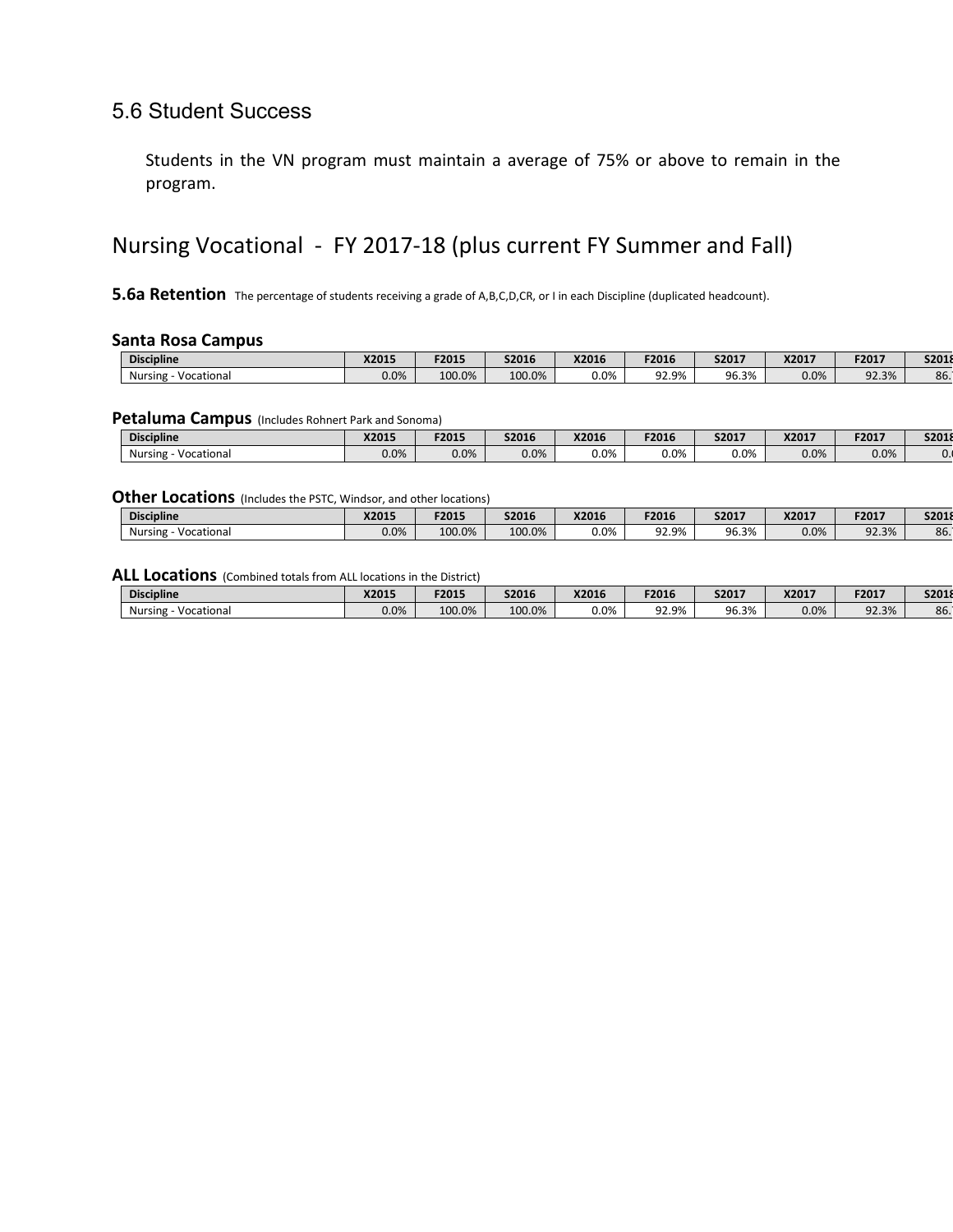# **5.6b Successful Course Completion** The percentage of students receiving a grade of A,B,C, or CR in each Discipline

(duplicated headcount).

#### **Santa Rosa Campus**

| <b>Discipline</b>            | X2015   | F2015  | S2016  | X2016   | F2016 | S2017       | X2017 | F2017 | S2018 |
|------------------------------|---------|--------|--------|---------|-------|-------------|-------|-------|-------|
| <b>Nursing</b><br>Vocational | $0.0\%$ | 100.0% | 100.0% | $0.0\%$ | 92.9% | 06.3%<br>oc | 0.0%  | 92.3% | 86.   |

#### **Petaluma Campus** (Includes Rohnert Park and Sonoma)

| <b>Discipline</b>     | X2015   | F2015 | <b>S2016</b> | X2016   | F2016   | S2017   | X2017 | F2017 | S2018 |
|-----------------------|---------|-------|--------------|---------|---------|---------|-------|-------|-------|
| Vocational<br>Nursing | $0.0\%$ | 0.0%  | $0.0\%$      | $0.0\%$ | $0.0\%$ | $0.0\%$ | 0.0%  | 0.0%  | v.,   |

#### **Other Locations** (Includes the PSTC, Windsor, and other locations)

| <b>Discipline</b>     | V201E<br>82013 | F2015  | S2016  | X2016   | F2016 | S2017           | X2017 | F2017 | S2018 |
|-----------------------|----------------|--------|--------|---------|-------|-----------------|-------|-------|-------|
| Vocational<br>Nursing | 0.0%           | 100.0% | 100.0% | $0.0\%$ | 92.9% | $\sim$<br>06.3% | 0.0%  | 92.3% | 86.   |

| <b>Discipline</b>       | X2015   | F2015  | S2016  | X2016   | F2016 | S2017 | X2017 | F2017 | S2018 |
|-------------------------|---------|--------|--------|---------|-------|-------|-------|-------|-------|
| Nursing -<br>Vocational | $0.0\%$ | 100.0% | 100.0% | $0.0\%$ | 92.9% | 96.3% | 0.0%  | 92.3% | 86.   |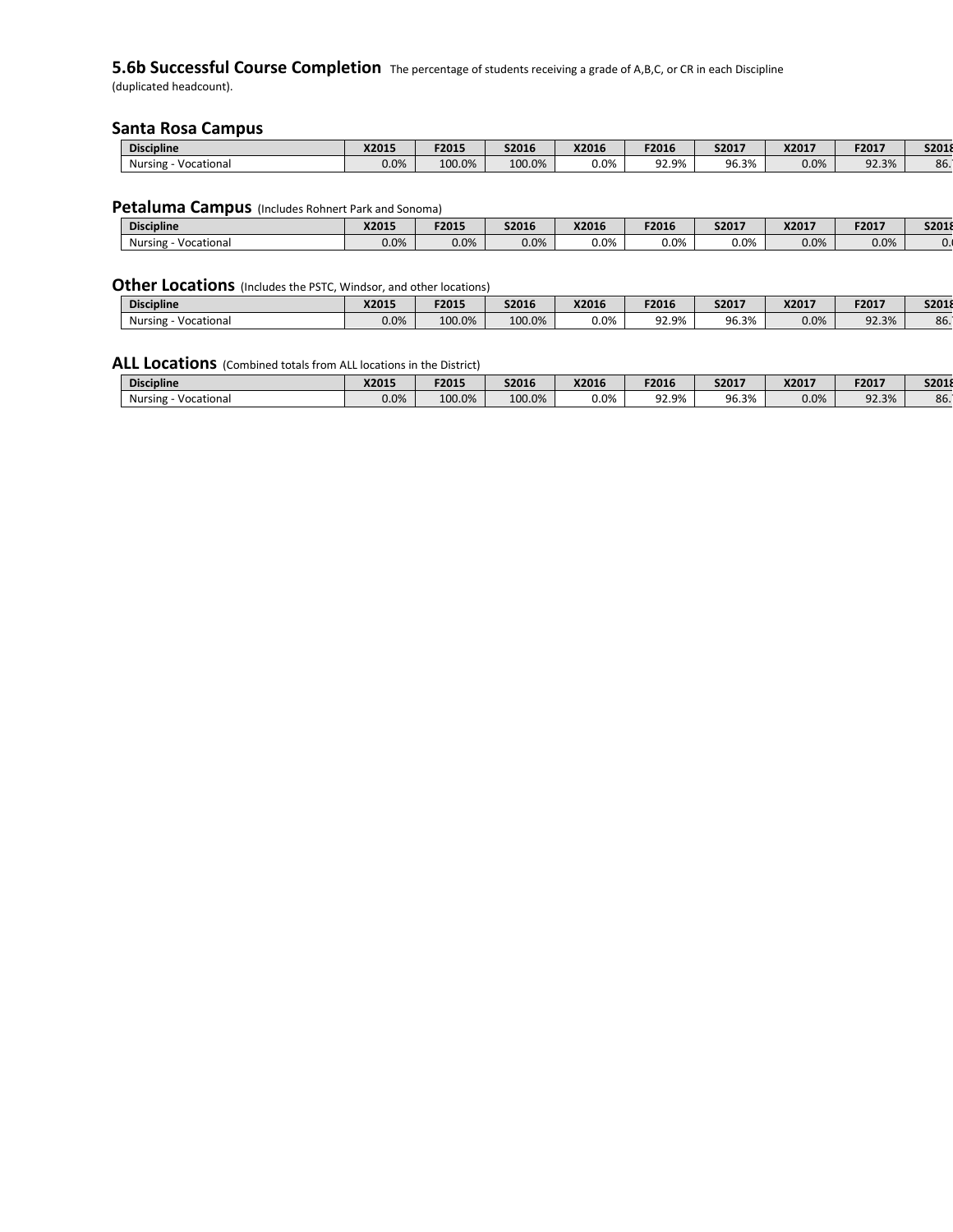**5.6c Grade Point Average** The average GPA in each Discipline (UnitsTotal / GradePoints).

#### **Santa Rosa Campus**

| <b>Discipline</b>            | X2015 | F2015 | S2016            | X2016 | F2016       | S2017       | X2017 | F2017        | S2018 |
|------------------------------|-------|-------|------------------|-------|-------------|-------------|-------|--------------|-------|
| <b>Nursing</b><br>Vocational | 0.00  | 2.86  | $ -$<br><u>.</u> | 0.00  | <b>J.LU</b> | ח כ<br>J.UJ | 0.00  | סד ר<br>2.70 |       |

#### **Petaluma Campus** (Includes Rohnert Park and Sonoma)

| <b>Discipline</b>     | X2015 | F2015 | <b>S2016</b> | X2016 | F2016 | S2017 | X2017 | F2017 | S2018 |
|-----------------------|-------|-------|--------------|-------|-------|-------|-------|-------|-------|
| Vocational<br>Nursing | 0.00  | 0.00  | $0.00\,$     | 0.00  | 0.00  | 0.00  | 0.00  | 0.00  |       |

#### **Other Locations** (Includes the PSTC, Windsor, and other locations)

| <b>Discipline</b>     | X2015 | F2015 | S2016             | X2016 | F2016 | S2017 | X2017 | F2017 | S2018 |
|-----------------------|-------|-------|-------------------|-------|-------|-------|-------|-------|-------|
| Vocational<br>Nursing | 0.00  | 0.00  | 0.00 <sub>1</sub> | 0.00  | 0.00  | 0.00  | 0.00  | 0.00  |       |

| <b>Discipline</b>     | X2015 | F2015      | S2016 | X2016 | F2016 | S2017 | X2017 | F2017                     | S2018 |
|-----------------------|-------|------------|-------|-------|-------|-------|-------|---------------------------|-------|
| Vocational<br>Nursing | 0.00  | OC<br>1.05 | 1.43  | 0.00  | 1.89  | 97    | 0.00  | $\Gamma$ $\Omega$<br>סכ.ב |       |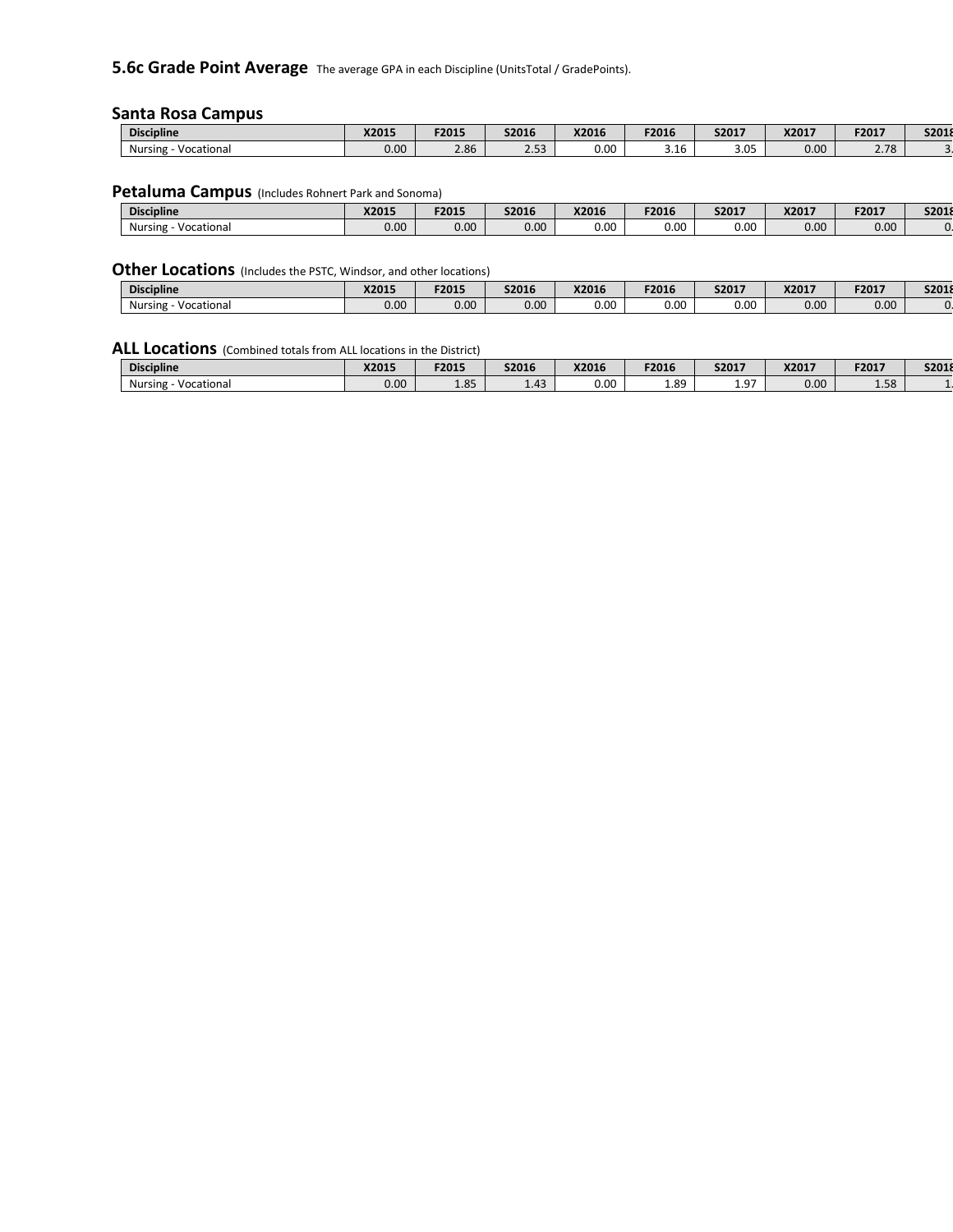### 5.7 Student Access

The VN program continues to enjoy a richly diverse group of students. Past cohorts have represented 10 - 15 countries from around the world. Predominately female by history, our VN classes have had 3-5 male students or 10-15% which is very representative of nursing in general.

# Nursing Vocational - FY 2017-18 (plus current FY Summer and Fall)

**5.7a Students Served - by Ethnicity** The number of students in each Discipline at first census broken down by ethnicity (duplicated headcount).

| ALL Locations (Combined totals from ALL locations in the District) |
|--------------------------------------------------------------------|
|--------------------------------------------------------------------|

| <b>Nursing - Vocational</b> | <b>Ethnicity</b>       | 2015-16 | Percent | 2016-17 | Percent | 2017-18     | Percent |  |
|-----------------------------|------------------------|---------|---------|---------|---------|-------------|---------|--|
|                             | White                  | 88      | 37.9%   | 96      | 46.2%   | 45          | 30.0%   |  |
|                             | Asian                  | 24      | 10.3%   | 45      | 21.6%   | 18          | 12.0%   |  |
|                             | <b>Black</b>           | 40      | 17.2%   | 16      | 7.7%    | 18          | 12.0%   |  |
|                             | Hispanic               | 56      | 24.1%   | 48      | 23.1%   | 63          | 42.0%   |  |
|                             | Native American        | 0       | 0.0%    | 0       | 0.0%    | 0           | 0.0%    |  |
|                             | Pacific Islander       | 0       | 0.0%    | 0       | 0.0%    | $\mathbf 0$ | 0.0%    |  |
|                             | Filipino               | 16      | 6.9%    | 0       | 0.0%    | 0           | 0.0%    |  |
|                             | Other Non-White        | 8       | 3.4%    | 0       | 0.0%    | $\Omega$    | 0.0%    |  |
|                             | Decline to state       | 0       | 0.0%    |         | 1.4%    | 6           | 4.0%    |  |
|                             | <b>ALL Ethnicities</b> | 232     | 100.0%  | 208     | 100.0%  | 150         | 100.0%  |  |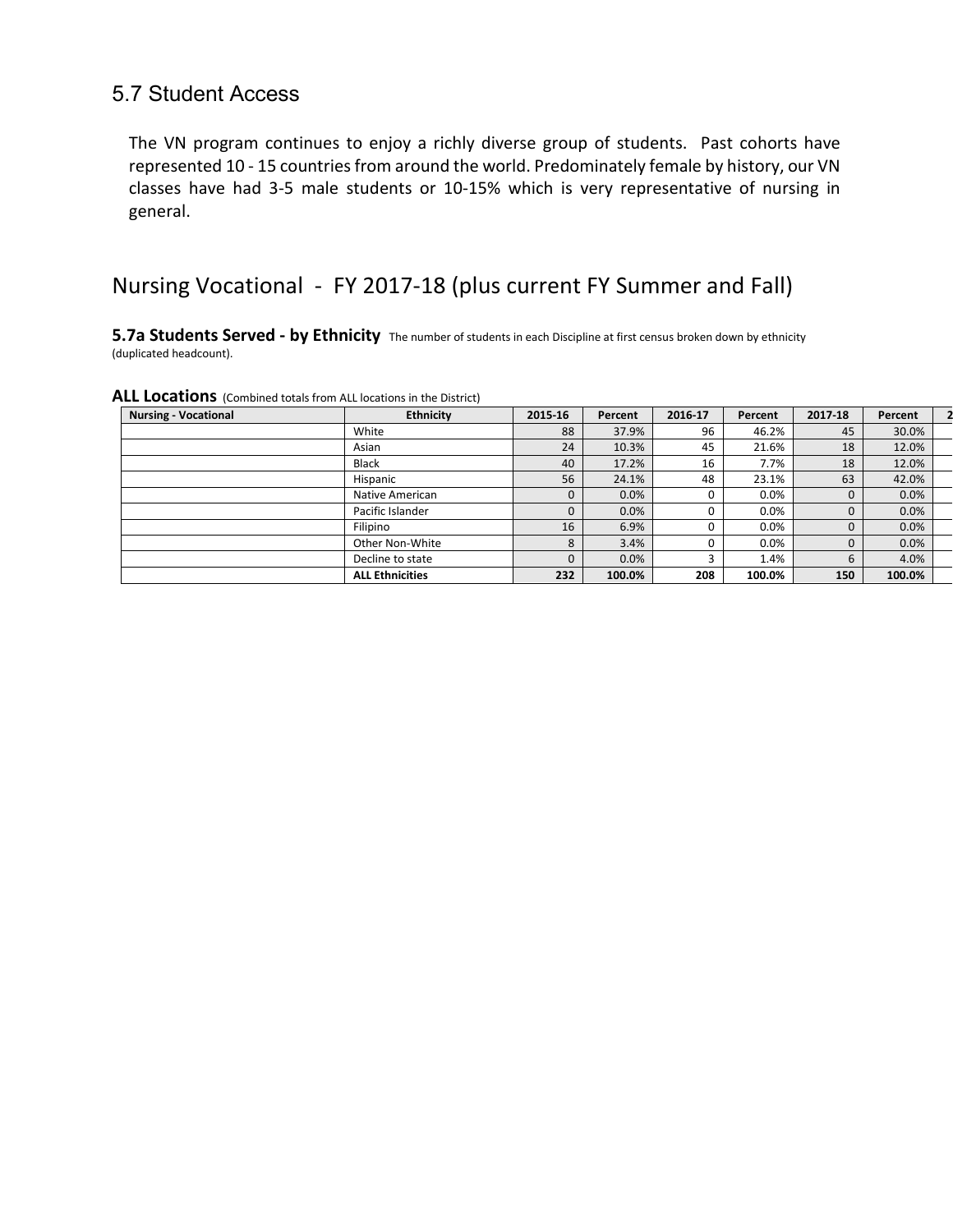#### **5.7b Students Served - by Gender** The number of students in each Discipline at first census broken down by gender (duplicated headcount).

| <b>Nursing - Vocational</b> | Gender             | 2015-16 | Percent | 2016 17 | Percent | 2017-18 | Percent |  |
|-----------------------------|--------------------|---------|---------|---------|---------|---------|---------|--|
|                             | Male               | 24      | 10.3%   | 19      | 9.1%    |         | 4.0%    |  |
|                             | Female             | 208     | 89.7%   | 189     | 90.9%   | 144     | 96.0%   |  |
|                             | Unknown            |         | 0.0%    |         | $0.0\%$ |         | 0.0%    |  |
|                             | <b>ALL Genders</b> | 232     | 100.0%  | 208     | 100.0%  | 150     | 100.0%  |  |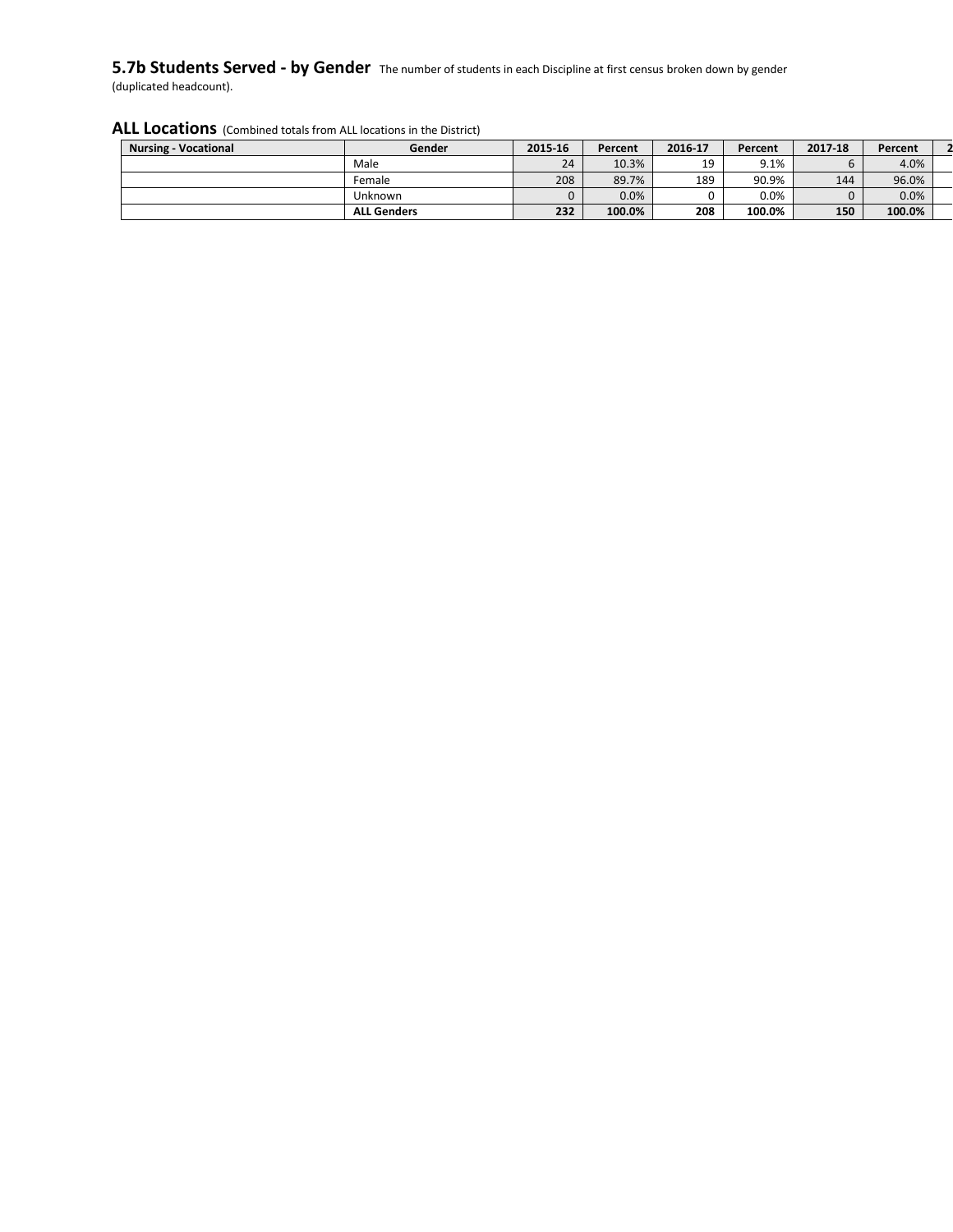**5.7c Students Served - by Age** The number of students in each Discipline at first census broken down by age (duplicated headcount).

| <b>Nursing - Vocational</b> | Age Range       | 2015-16     | Percent | 2016-17 | Percent | 2017-18     | Percent |  |
|-----------------------------|-----------------|-------------|---------|---------|---------|-------------|---------|--|
|                             | 0 thru 18       | $\mathbf 0$ | 0.0%    | 0       | 0.0%    | $\mathbf 0$ | 0.0%    |  |
|                             | 19 and 20       | $\Omega$    | 0.0%    |         | 1.4%    | $\mathbf 0$ | 0.0%    |  |
|                             | 21 thru 25      | 53          | 22.8%   | 48      | 23.1%   | 45          | 30.0%   |  |
|                             | 26 thru 30      | 78          | 33.6%   | 11      | 5.3%    | 30          | 20.0%   |  |
|                             | 31 thru 35      | 29          | 12.5%   | 61      | 29.3%   | 30          | 20.0%   |  |
|                             | 36 thru 40      | 16          | 6.9%    | 29      | 13.9%   | 18          | 12.0%   |  |
|                             | 41 thru 45      | 16          | 6.9%    | 27      | 13.0%   | 9           | 6.0%    |  |
|                             | 46 thru 50      | 29          | 12.5%   | 13      | 6.3%    | 12          | 8.0%    |  |
|                             | 51 thru 60      | 11          | 4.7%    | 16      | 7.7%    | 6           | 4.0%    |  |
|                             | 61 plus         | $\Omega$    | 0.0%    | 0       | 0.0%    | $\mathbf 0$ | 0.0%    |  |
|                             | <b>ALL Ages</b> | 232         | 100.0%  | 208     | 100.0%  | 150         | 100.0%  |  |

#### ALL Locations (Combined totals from ALL locations in the District)

### 5.8 Curriculum Offered Within Reasonable Time Frame

Our VN program is a three semester full time program. Student enter with 18 units of prerequisite courses and eligibility for English 1A and Math 150A which can be taken at the student's discretion. All students complete objectives and course requirements by the end of the 3rd semester and earn a certificate in vocational nursing. A major in vocational nursing with an AS is an option for our students who choose the AS degree.

### 5.9a Curriculum Responsiveness

Our VN curriculum strives to maintain currency and relevance in nursing and the health care community. We are continually updating class and teaching materials, up to date textbooks and online resources and community experiences. The latest curriculum revision added theory and clinical in psychiatric nursing to meet new BVNPT requirements.

# 5.9b Alignment with High Schools (Tech-Prep ONLY)

The average age of our student is about 30-35 years old. Most students enter our program as a second or re-entry career; very few students,if any, enter directly from high school.

# 5.10 Alignment with Transfer Institutions (Transfer Majors ONLY)

All current courses in the VN program are in alignment with transfer through the CSU system.

## 5.11a Labor Market Demand (Occupational Programs ONLY)

VNs are in high demand in an increasing number of health care settings, including: skilled nursing facilities, sub-acute units, doctors offices, home health agencies, correctional facilities, school systems, clinics specializing in pediatrics, family practice, urology, obstetrics, and other specialty clinics. The implementation of the Affordable Care Act, as well as the increased push to reduce acute care hospital lengths of stay increases the need foor trained nurses to work in post-acute,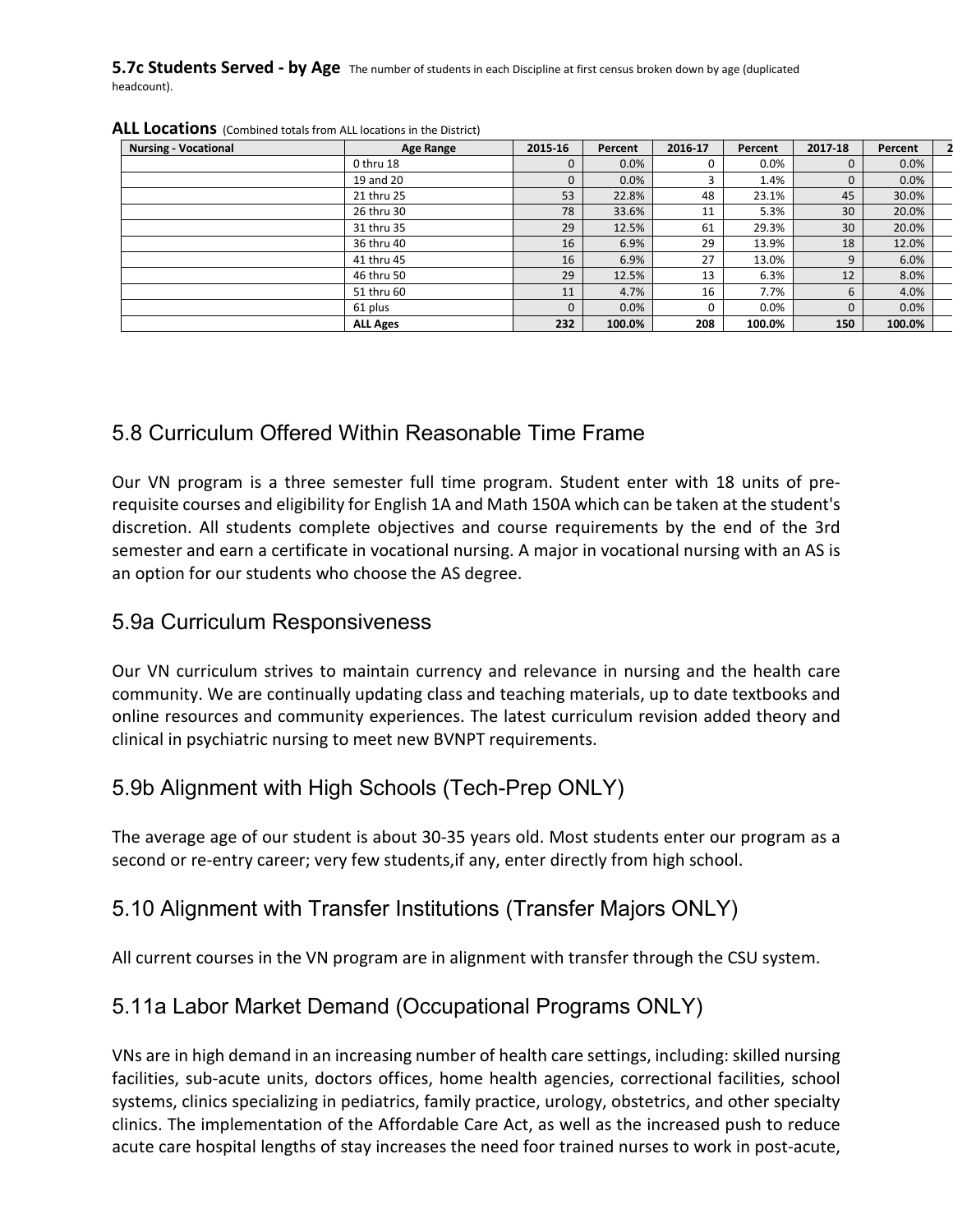long-term care, skilled nursing and home healt care. These changes to healthcare have created a greater demand, and an increased range of job opportunities, for the Vocational Nurse.

## 5.11b Academic Standards

The VN program regularly engages in dialog about academic standards via meetings with VN faculty, VN Advisory Committee members, Board of Vocational and Psychiatric Technican advisories, and statewide VN educator conferences.

Students must pass all areas and coures in this program to graduate and earn the VN certificate or complete the VN major. All theory and skills lab courses must be passed with an overall minimum letter grade of 75% (C), and all clinical (lab) courses must be passed with Pass/No Pass to continue in the program.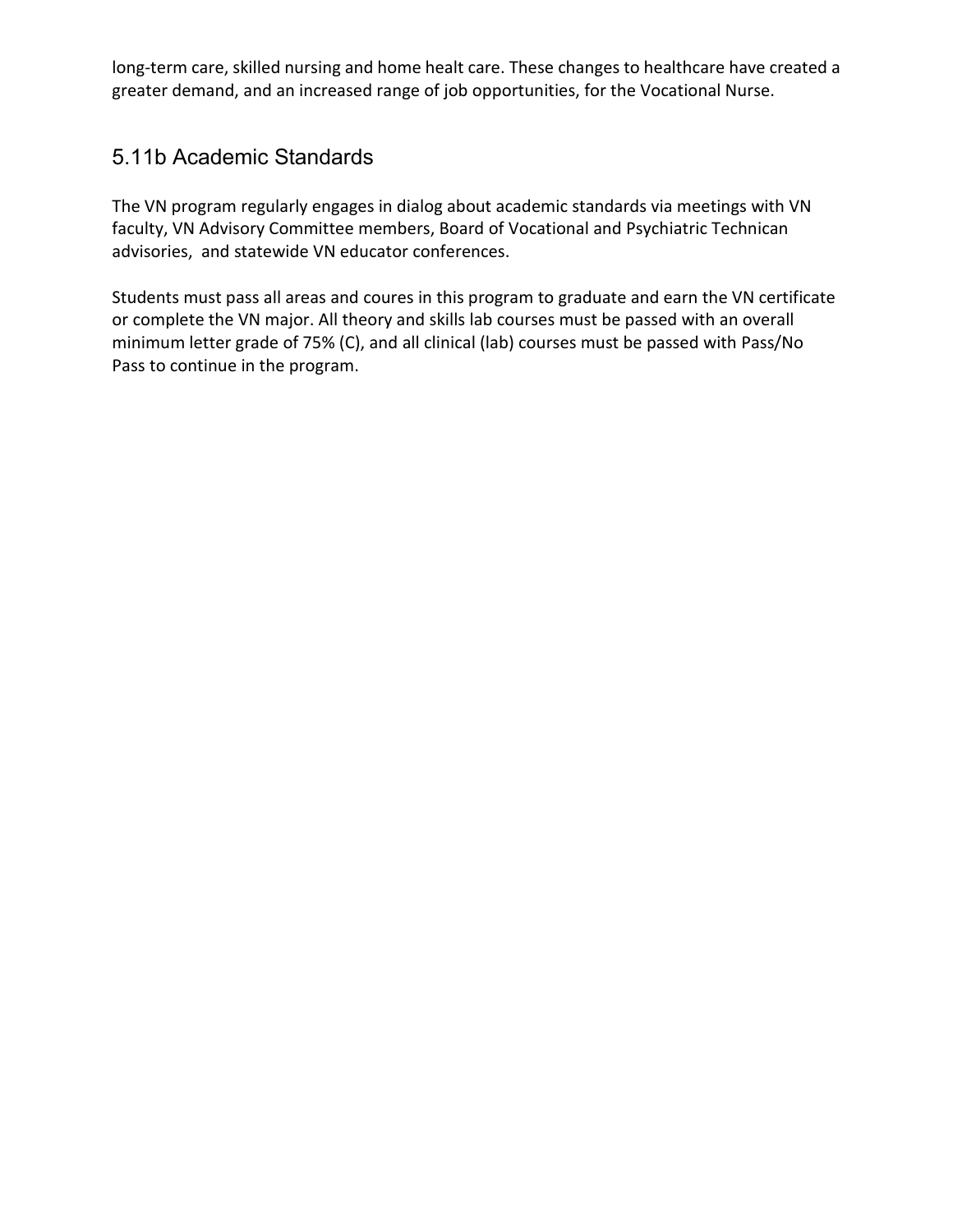# 6.1 Progress and Accomplishments Since Last Program/Unit Review

| Rank | Location | SP | M        | Goal                           | <b>Obiective</b>                             | Time.<br>Frame | <b>Progress to Date</b> |
|------|----------|----|----------|--------------------------------|----------------------------------------------|----------------|-------------------------|
| 0000 | .<br>ALL | 08 | $\Omega$ | Analyze the current curriculum | Evaluate the ability to reduce unit load and | vears<br>. .   |                         |
|      |          |    |          |                                | condense program                             |                |                         |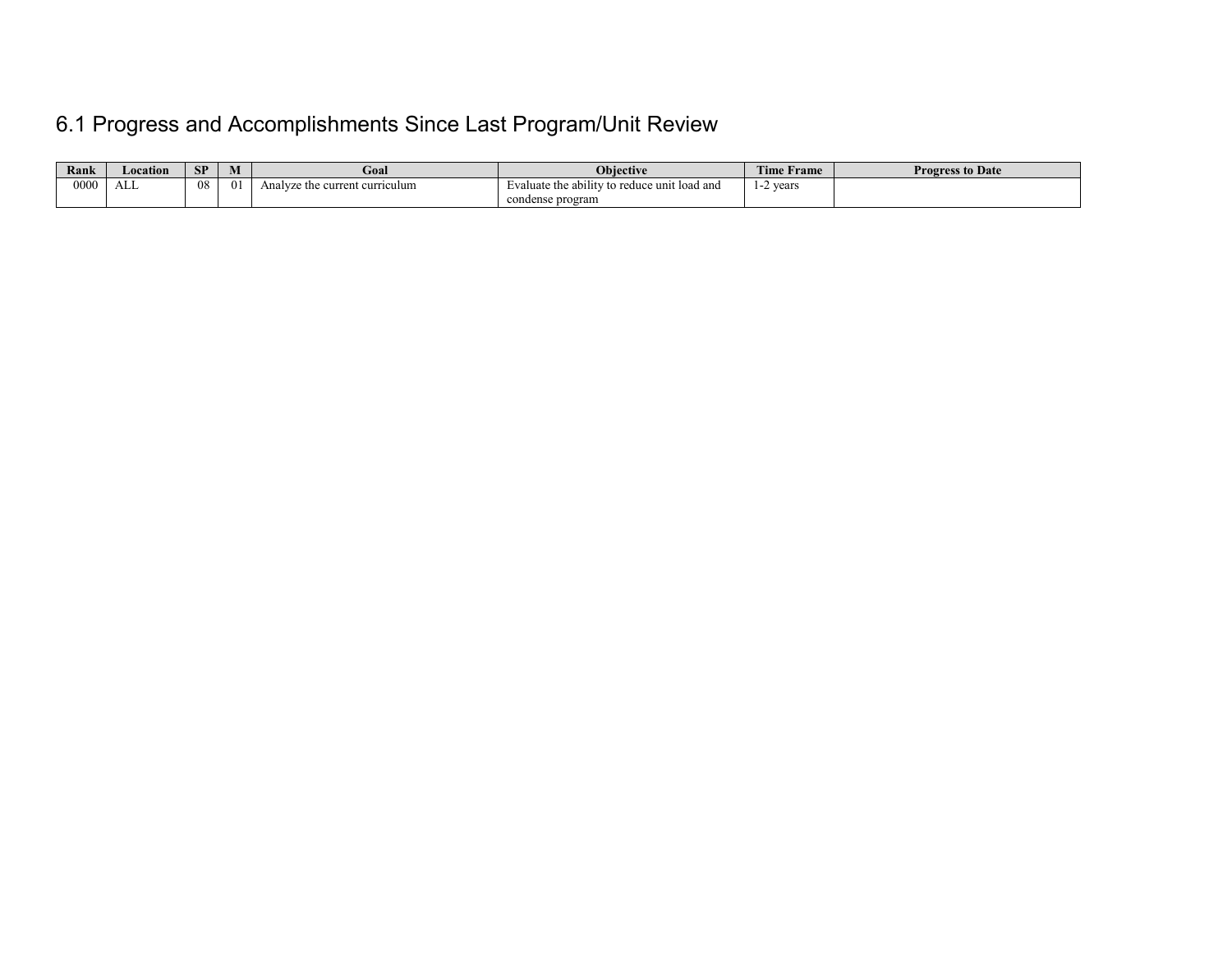# 6.2b PRPP Editor Feedback - Optional

The current VN program's 18-month course of study poses significant challenges to both faculty and students. The program alternates between alternating cycles of fall-spring-fall and springfall-spring. This lack of consistent rotations places strains on clinical site availablility, as the program is in constant competition for student placement with other colleges and universities in Sonoma, Marin and Mendocino Counties.

Restructuring the curriculum to a twelve-month course of study would:

- provide consistent student clinical placement
- align our program length to that of many California Vocational Nursing schools
- provide Gold Star Program students with a faster pathway to nursing and professional licensure
- avail the community and our clinical agency partners with more trained nurses.

Sonoma County consistently needs Vocational Nurses, and given the Bureau of Labor Statistics projection of 15% employment growth through 2026, the future of Vocational Nursing is bright.

The College may consider developing stakeholder partnerships with local clinical agencies and health care organizations such as:

- Kaiser Clinics
- Sutter Medical Clinics
- Skilled Nursing, Post-Acute and Home Health agencies
- Sonoma County Correctional Facilities
- independent medical clinics

to help defray the significant educational costs required to train each cohort. Incentivized partnerships could provide financial support to this program, while meeting clinical agency needs for trained nurses in our community.